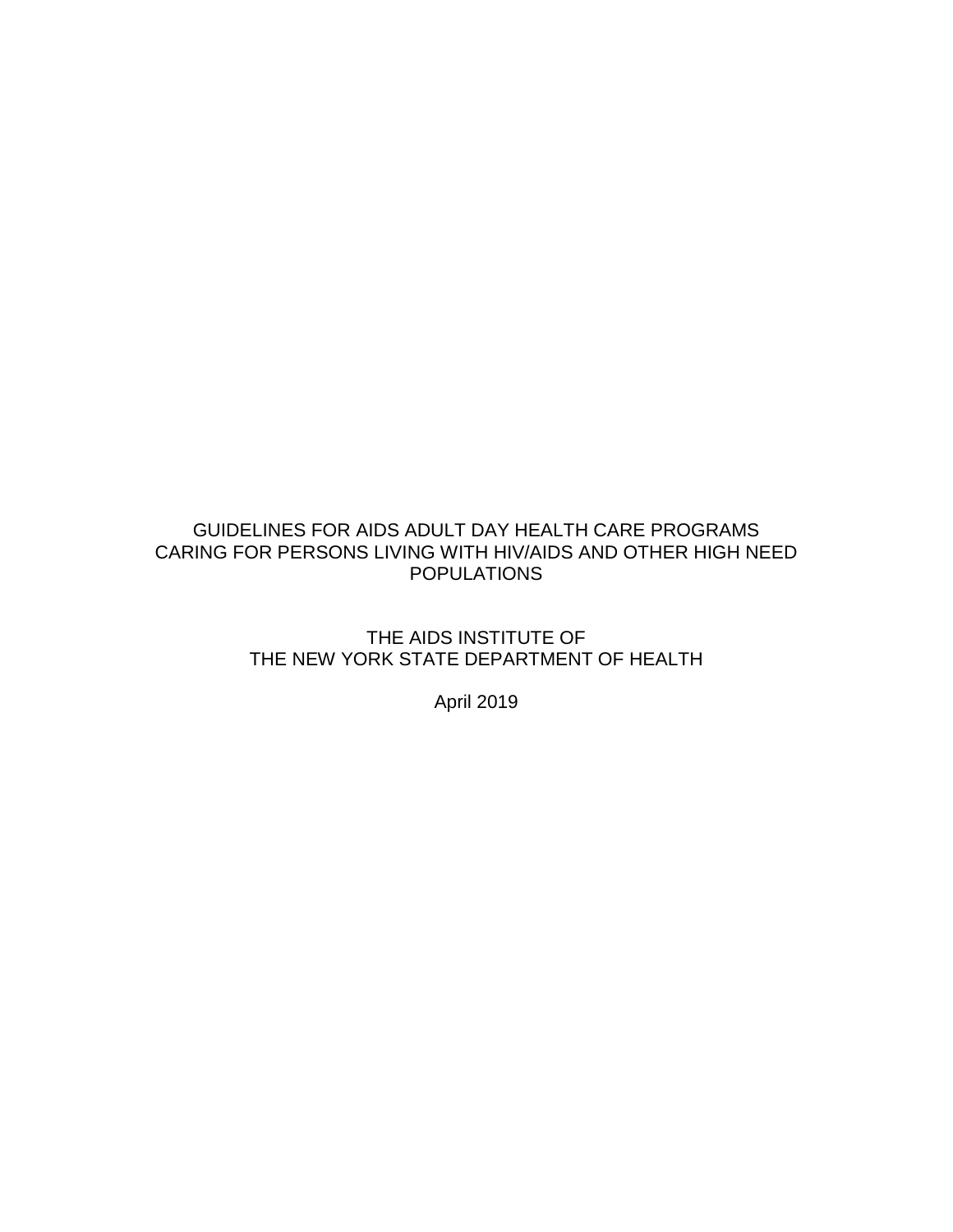# CONTENT

| $\mathbf{L}$ |                                            | $\mathbf{1}$   |
|--------------|--------------------------------------------|----------------|
| II.          | INTERDISCIPLINARY PLANNING/CASE MANAGEMENT | 3              |
| III.         |                                            | $\overline{7}$ |
| IV.          | NURSING SERVICES/MEDICATION MANAGEMENT     | 9              |
| $V_{\cdot}$  |                                            | 11             |
| VI.          |                                            | 12             |
| VII.         |                                            | 13             |
| VIII.        |                                            | 14             |
| IX.          |                                            | 15             |
| $X_{-}$      |                                            | 16             |
| XI.          |                                            | 18             |
| XII.         |                                            | 19             |
| XIII.        |                                            | 20             |
|              |                                            |                |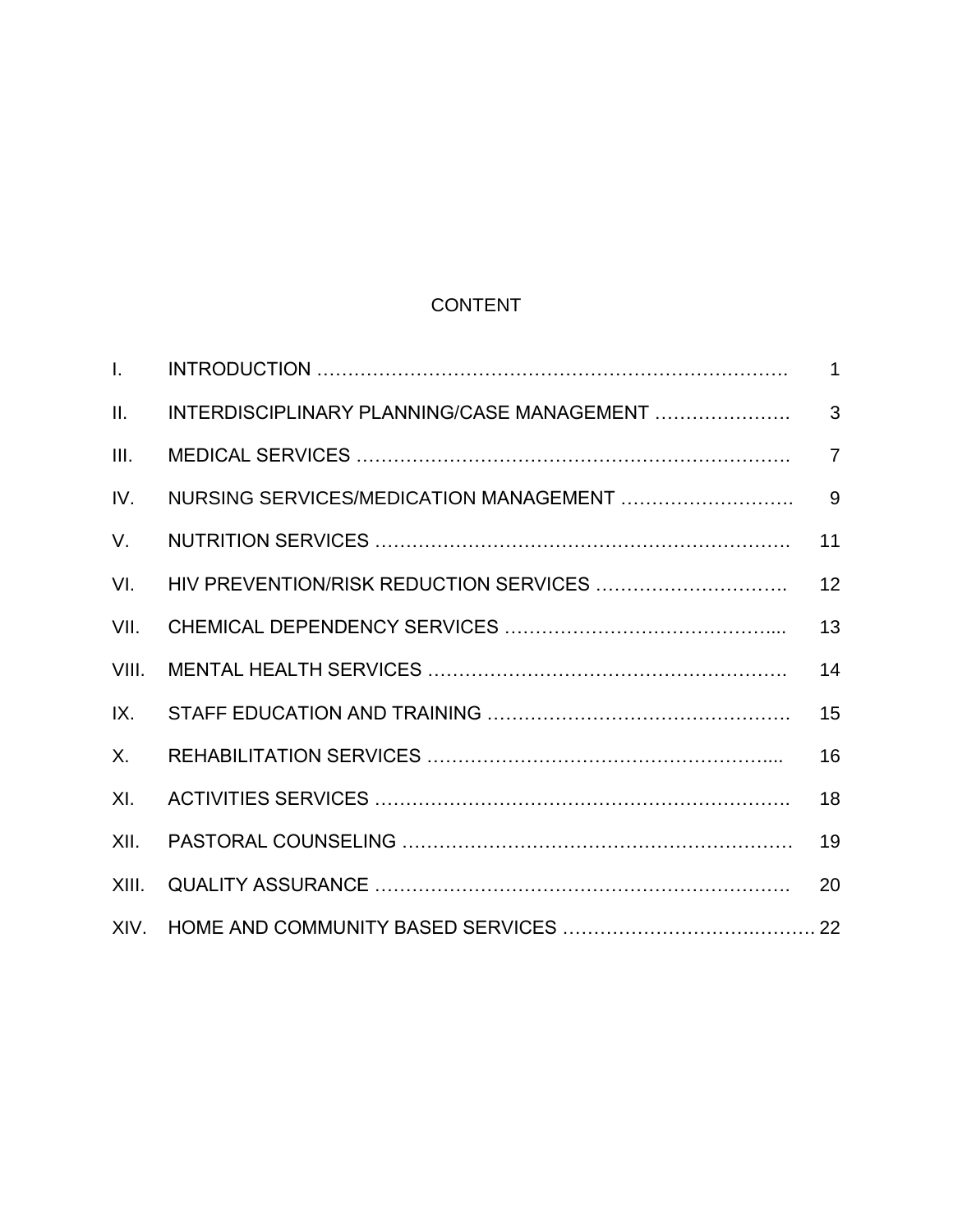#### I. INTRODUCTION

Treatment advances have prolonged survival and improved the quality of life for many individuals with HIV disease. As a result, the persons living with HIV/AIDS are living longer, and along with this trend there has been an increase in concomitant chronic medical conditions such as cardiovascular disease, hypertension, hepatitis and diabetes. Additionally, while medication management advances have the potential to extend life and assist in reaching clinical stability, it is critically important for individuals to be adherent to their medication regimes in order to achieve optimum results. Medication adherence can be a major challenge associated with any disease. For individuals infected with HIV, adherence is often further compromised by the commonly occurring co-morbidities of substance use and mental illness.

Since the inception of the AIDS epidemic, New York State (NYS) has demonstrated its commitment to combatting this disease and has successfully developed and implemented a comprehensive continuum of HIV prevention and treatment programs and services. As a result of the success of the efforts employed in NYS over many years, ending the AIDS epidemic in NYS is now within reach, and in June 2014, Governor Andrew M. Cuomo announced a three-point plan to end the epidemic. The plan strives to simultaneously reduce HIV transmissions, and improve the health of all New Yorkers living with HIV with an emphasis on access to HIV treatment to maximize viral suppression and to enhance access to HIV prevention services for those at risk for HIV transmission, with the goal of achieving or sustaining optimal health status and to prevent further transmission of HIV disease.

In June 2017, consistent with the Governor's plan to end the AIDS epidemic, the NYS Department of Health (NYSDOH) amended the regulations for AIDS Adult Day Health Care Programs (AIDS ADHCP). The amendments expand the population that may be served by AIDS ADHCP that are approved as providers of specialized services for registrants living with AIDS or HIV to include other high need, high risk populations. The amended regulations enable existing Article 28 licensed providers to expand the population served to include registrants who are not diagnosed as HIV-positive, but are at heightened risk for HIV transmission due to behavioral risks that are often associated with the common co-morbidities of active substance use and/or mental health conditions. In addition, it is anticipated that a significant portion of this expanded population will also have health care needs with respect to assistance with monitoring and developing self-management skills for other commonly reported chronic conditions such as hypertension, diabetes, asthma, and hepatitis C.

Given the risk behaviors associated with heightened risk for HIV transmission (e.g. unsafe sex practices, unsafe injection drug use) active mental health and substance use needs are not only a concern for persons living with HIV/AIDS, but also for the high need/high risk HIV-negative population that is a targeted subpopulation of this program model. Service providers are expected to provide HIV prevention education, health education, harm reduction services, mental health and substance abuse supportive counseling, along with other services to address the individualized service needs of the population.

The AIDS ADHCP are a vital component of the continuum of HIV medical services in NYS and are designed to provide a comprehensive and integrated model of service delivery in a cost-effective manner by avoiding duplication of services and minimizing the need for registrants to attend additional off-site services. AIDS ADHCP provide a comprehensive range of services in a community-based, non-institutional setting. General medical care, including treatment adherence support, nursing care, nutritional services, case management, HIV risk reduction, substance abuse, mental health and rehabilitative services are among those provided.

Effective August 1, 2013, Medicaid managed care began covering AIDS ADHCP services. As registrants' enrollment in managed care has substantially increased, managed care organizations (MCOs) became responsible for authorizing program participation and for reimbursement for services rendered for the majority of clients enrolled in the service/program. Therefore, as applicable to those enrolled in managed care, all care and services should be delivered in accordance with the developed comprehensive care plan (CCP)/personcentered service plan (PCSP) as authorized by the MCO.

Regulations require that a referral for program services is obtained from the registrant's primary care provider (PCP) prior to admission to the program, and reauthorization for continued utilization of services is obtained from the PCP every six months thereafter. In addition, off-site service needs to be determined through the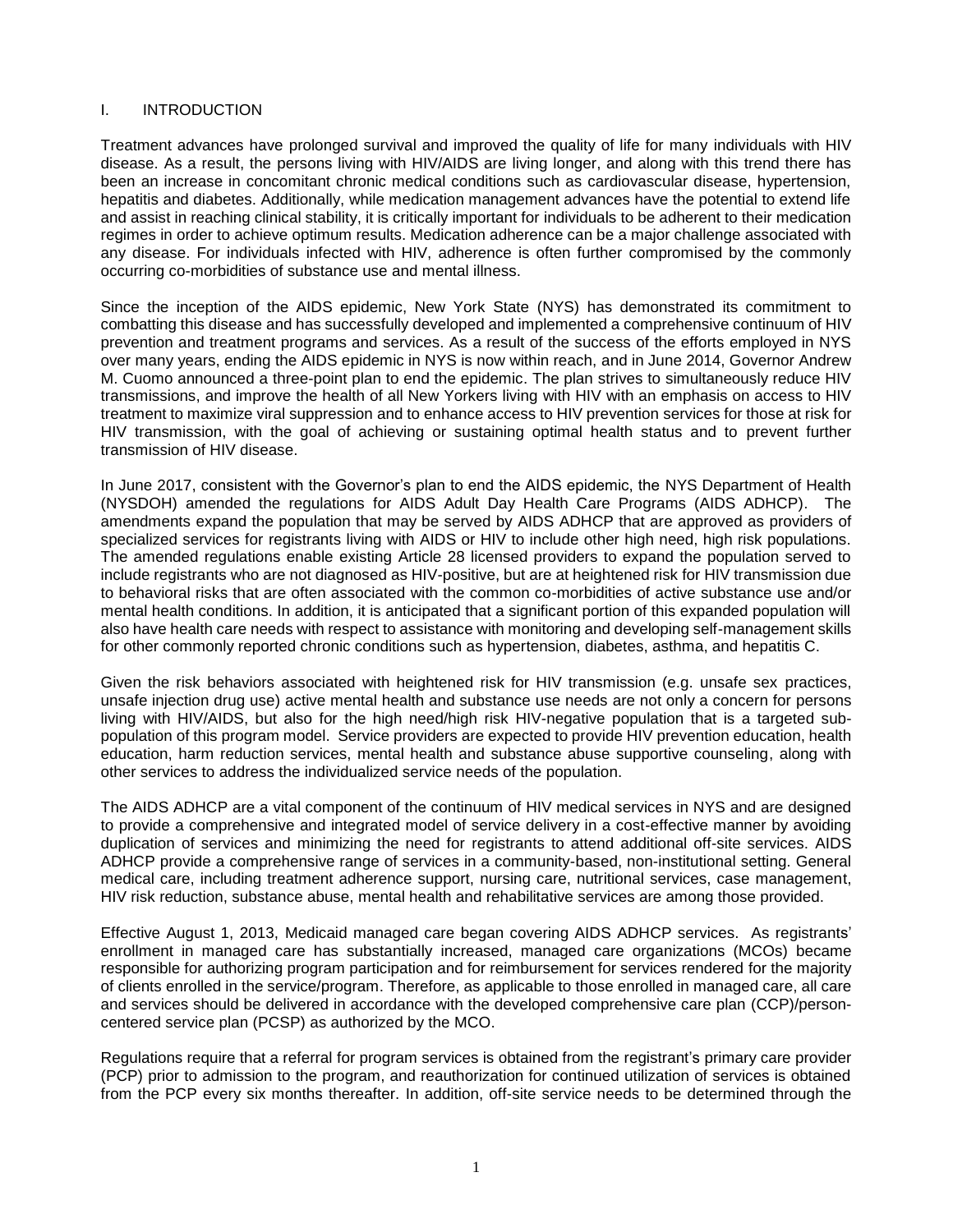interdisciplinary care plan process will now be coordinated with and approved by the registrant's MCO and/or the PCP as applicable.

Regulations require that a registrant's attendance at the AIDS ADHCP must be based on individualized need and the registrant's readiness and ability to address those particular needs as assessed by the program. The registrant's level of attendance in the program should be consistent with the documented interventions on the plan of care and the coordination with the MCO and/or the PCP as applicable. The registrant must participate in a planned intervention documented on the care plan on each day of attendance, except in instances in which the registrant is directly engaged in assessment/reassessment as required in regulations.

A program visit should minimally include the provision of at least one structured group activity (group counseling or educational session) or an individual counseling/assessment session, as specified on the care plan, along with a meal. The provision of services such as Directly Observed Therapy (DOT) to assist registrants with medication compliance or unstructured socialization activities should be provided in conjunction with other care planned activities on any given day in which the registrant attends the program.

In 2014, Centers for Medicare & Medicaid Services (CMS) published new requirements that settings where people receive Home & Community Based Services (HCBS) must meet to remain eligible for Medicaid payment. [HCBS](http://www.medicaid.gov/medicaid/hcbs/index.html) allow people with significant physical and cognitive limitations or needs to receive services and live in their home or the community rather than restrictive, isolated settings. These updated standards are designed to ensure these settings protect the rights and choices of registrants and promote integration in and full access to the community.

NYSDOH has been working with CMS to comply with the new HCBS requirements. Specifically, NYSDOH has developed a 5-year plan (Statewide Transition Plan) detailing how it will change its HCBS programs to meet these standards. By design, ADHCs provide services in home and community based settings. For this reason, they are required to demonstrate compliance with these standards.

The following program guidelines are intended to provide guidance and direction to AIDS ADHCP providers in the development of their programs, in the provision of services, and in documentation required to substantiate Medicaid reimbursement, as required by 10 NYCRR Parts 425 and 759.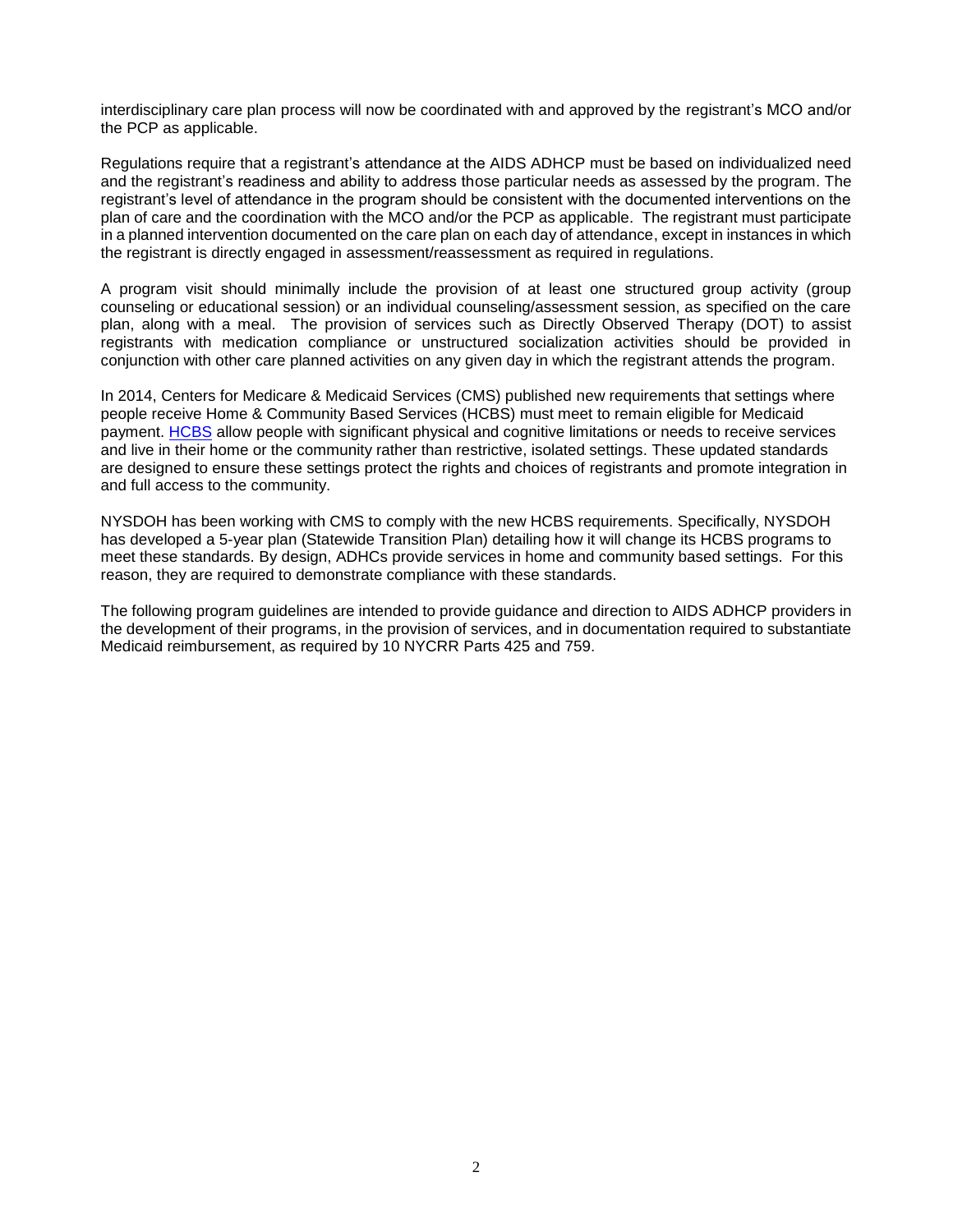# II. INTERDISCIPLINARY COMPREHENSIVE CARE PLANNING/CASE MANAGEMENT SERVICES

GUIDELINE: Interdisciplinary team assessment and comprehensive care plan/person-centered service plan (PSCP) development must be completed through a person-centered planning process for each registrant no later than 30 days from the date of admission. Reassessments must be performed as the registrant's needs change, but no less frequently than every six (6) months. The AIDS ADHCP is responsible for ensuring that appropriate care and services are available and accessible for the registrant, and that such services are coordinated through regular case conferencing and follow-up with all providers involved in the registrant's care*.* (Parts 759.5, 425.7 and 42 CFR § 441.301 (c)(1)(i) through (ix))

# DESCRIPTION OF SERVICES:

The interdisciplinary comprehensive care planning process focuses on assisting registrants to develop skills to improve or stabilize their medical and psychosocial health status; and maintaining and/or improving quality of life. The process involves all disciplines working together with the registrant to develop an individualized PCSP containing clear and individually identified measurable goals, objectives and interventions that registrants can choose from. Each member of the interdisciplinary team conducts an individual assessment of the registrant, to identify the health care and supportive service needs of the registrant, and develop a problem list. This information is then utilized to generate a PCSP that specifies health care and supportive services which will be delivered on-site. The completed PCSP should be reflective of documented coordination with the Managed Care Organization (MCO) and/or primary care provider (PCP).

The federal Home and Community Based Services (HCBS) regulations require that the process must meet the following requirements:

- Includes people chosen by the individual as needed.
- Provides necessary information and support to ensure that the individual directs the process to the maximum extent possible, and is enabled to make informed choices and decisions.
- Is timely and occurs at times and locations of convenience to the individual.
- Reflects cultural considerations of the individual and is conducted by providing information in plain language and in a manner that is accessible to individuals with disabilities and persons with limited English proficiency.
- Includes strategies for resolving conflict or disagreement within the process, including clear conflict-of-interest guidelines for all planning participants.
- At a minimum, individuals conducting the comprehensive assessment and developing the PCSP for an individual must not be any of the following:
	- a) Related by blood or marriage to the individual, or to any paid caregiver of the individual;
	- b) Financially responsible for the individual;
	- c) Empowered to make financial or health-related decisions on behalf of the individual;

d) Holding any financial interest, as defined in 42 CFR § 411.354, in any entity that is paid to provide care for the individual; and

e) Providers of HCBS for the individual, or those who have an interest in or are employed by a provider of HCBS for the individual, except when the only willing and qualified entity to provide case management and/or develop PCSPs in a geographic area also provides HCBS.

- Offers informed choices to the individual regarding the services and supports they receive and from whom.
- Includes a method for the individual to request updates to the plan as needed.
- Records the alternative home and community-based settings that were considered by the individual.

The interdisciplinary system of care delivery for the AIDS ADHCP should include, but is not limited to:

- Nursing services (including triage and referral as appropriate for new symptoms);
- Case management services:
- Food and nutrition services;
- Social services (housing, legal, family support, etc.);
- Medication adherence:
- Counseling for HIV risk reduction;
- Chemical dependency/harm reduction services;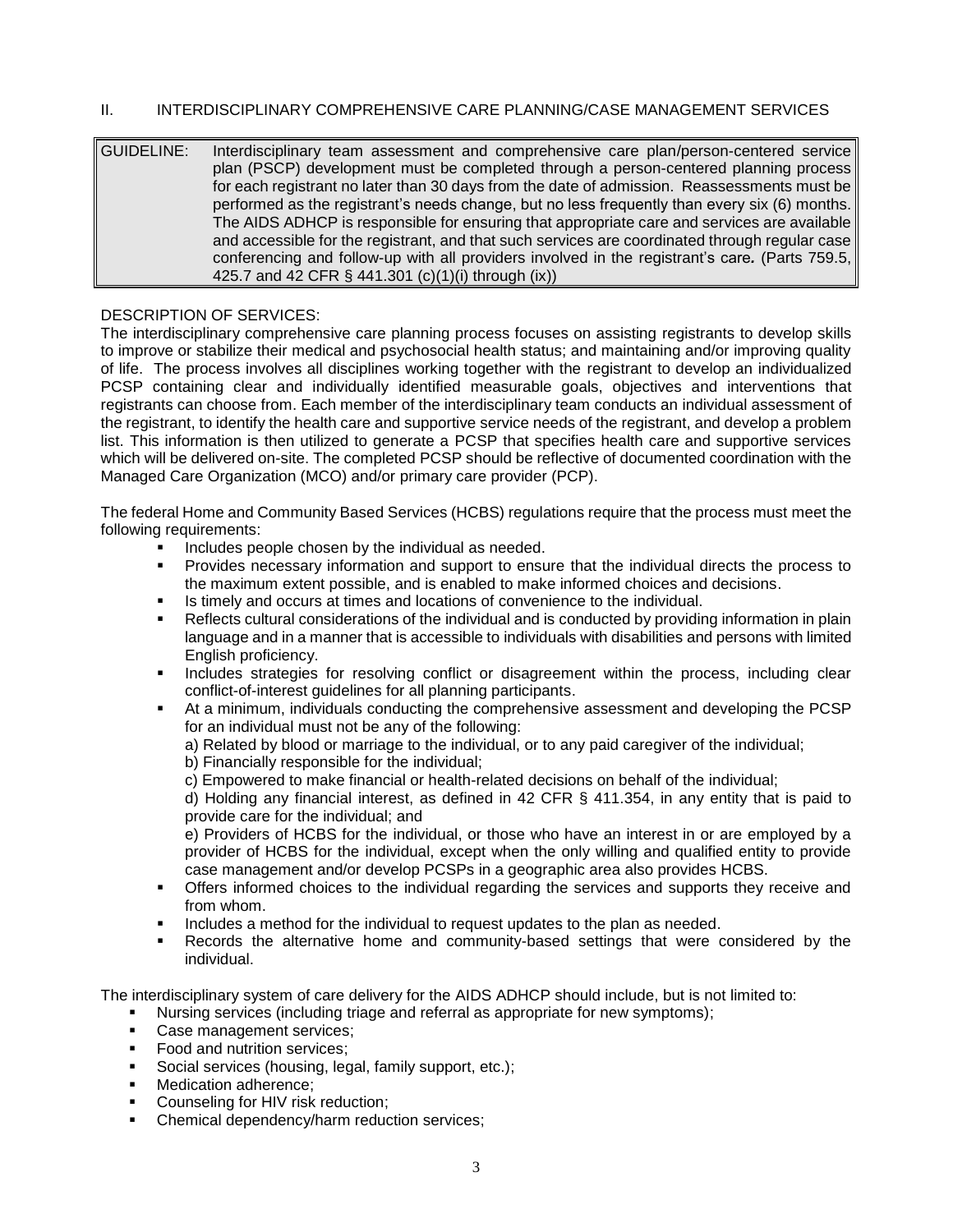- Mental health and psychiatric services; and,
- Activities which promote involvement with community, interpersonal and self-care functions.

The PCSP must include all on-site interventions including 1:1 provider – registrant contact, specific structured group activities, and the frequency in which the registrant is to participate in these interventions. In addition, the PCSP must be accessible to individuals with disabilities and person who are limited English proficient. The PCSP is based on quantifiable goals and interventions and must be reviewed and updated by the interdisciplinary team as appropriate based on reassessment information at least semi-annually, or more frequently if the registrant's needs change.

A primary case manager must be assigned to each registrant within one week of admission to the program. Case management services, while frequently conducted and coordinated by an Licensed Master Social Worker, may be implemented by other members of the interdisciplinary team. These services are designed to assure coordinated participation of all health care professionals and other service providers engaged in the provision of care and services to the registrant*.* Additionally, the primary case manager is responsible for ensuring that all needed services are accessed or delivered as identified in the PCSP. The case manager must document a monthly summary progress report which includes the registrant's attendance at the program, number of groups attended and participation in the interventions specified on the PCSP regardless of the particular discipline designated to conduct the intervention.

Interdisciplinary team planning/case management is a multi-step process focusing on coordination and timely access to a range of appropriate medical, psychological and social services for the AIDS ADHCP registrant. The goal is to promote and support the independent functioning of the registrant to the highest degree possible. In the AIDS ADHCP, the multi-step process includes the following activities:

- Intake Assessment (includes an assessment instrument approved by the NYSDOH, such as the Registrant Assessment Instrument or the Uniform Assessment System – NY Community Mental Health Assessment when made available to providers should be completed upon admission, as well as discipline-specific assessments, which together provide the basis for registrant's continued engagement in the program);
- PCSP Development;
- Monitoring/Services Coordination;
- Reassessment/PCSP Update/Continued Stay Review;
- Crisis Intervention Services; and
- Exit Planning/Case Closure.

The recommended components for each of the above activities are described below:

#### Intake Assessment

The Intake Assessment should be completed prior to the development of the initial PCSP. This assessment includes the collection of data and information by various disciplines, as well as information from the MCO, the registrant's PCP, and, if appropriate, the client's health home or other service providers, which will assist the program in determining whether the registrant has service needs appropriate for the AIDS ADHCP setting, what services to make available, and the frequency of attendance. The DOH's AIDS Institute recommends that the following components be included (per Parts 759.4, 425.6, 425.18):

- **■** Identification, referral and demographic information;
- Medical history and status;
- Medication management needs;
- Alcohol/substance/tobacco history and status;
- Nutritional status:
- Education/vocational history;
- **•** Financial resources:
- Family composition;
- Social support system;
- Housing/living arrangements:
- **■** Mental health history and status;
- **EXECT** History of involvement with the criminal justice system;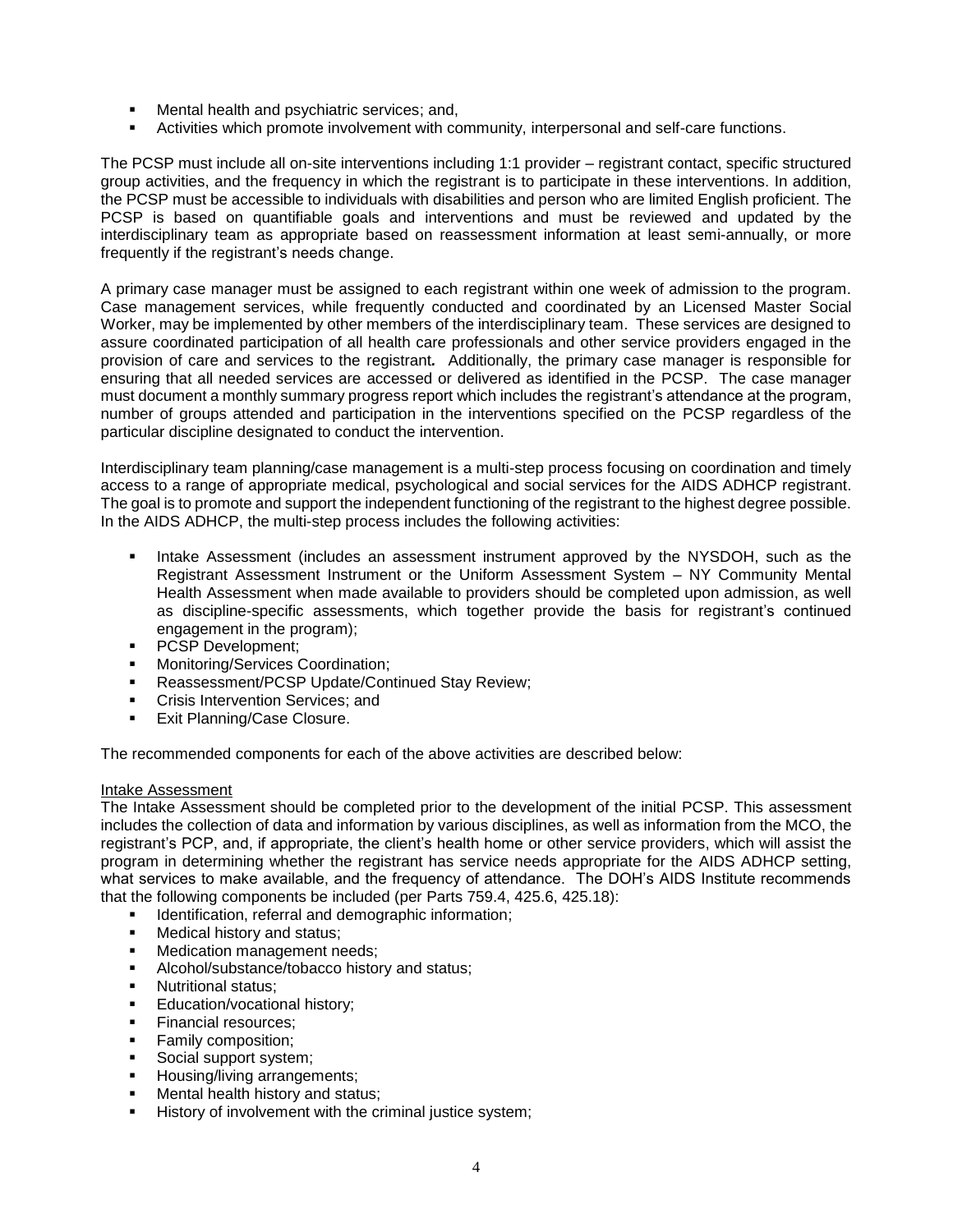- Advanced directives, permanency planning, living will, health care proxy,
- Level of independent functioning and mobility; and,
- Level of HIV knowledge and risk reduction awareness.

If a referring agency has conducted the Uniform Assessment System's NY Community Mental Health Assessment (UAS – CMHA) and has provided the completed assessment to the AIDS ADHCP, AIDS ADHCP staff must review and update the information provided on the assessment instrument, which can then serve as the basis for identifying service needs to be addressed within the AIDS ADHCP setting.

#### PCSP Development

A PCSP, which is part of the AIDS ADHCP interdisciplinary care planning process, translates the disciplinespecific intake assessments and resulting problem lists into specific goals, objectives and interventions; identifies appropriate services needed; and specifies activities and services to be provided and/or arranged for by the AIDS ADHCP. The care plan should be developed and documented in the registrant's record within 5 visits or 30 days from the date of registration, whichever comes first (per Parts 759.5 and 425.18), and should include:

- **•** Problem statement;
- **·** Individually identified, measurable goals and desired outcomes;
- Quantifiable interventions/activities to achieve goals, including anticipated frequency of the interventions, the type of encounter (group or registrant), and identification of person(s), including the registrant, responsible for activities;
- Signature of each team member participating in the PCSP meeting denoting review and approval of the plan; and
- Signature of the registrant, with informed consent, indicating participation in the development of the PCSP and agreement with the PCSP. The registrant's declination of any part of the plan must also be documented.

The PCSP should denote the frequency of participation in the program, and must be authorized/approved by the MCO.

In addition, the federal Home and Community Based Services (HCBS) regulations require the PCSP to:

- Reflect that the setting in which the individual resides is chosen by the individual.
	- $\circ$  The PCSP must ensure that the setting chosen by the individual is integrated in and supports full access of individuals receiving Medicaid HCBS to the greater community.
- Reflect the individual's strengths and preferences.
- Reflect services and supports (paid and unpaid) that will assist the individual to achieve identified goals, and the providers of those services and supports, including natural supports (unpaid supports that are provided voluntarily to the individual in lieu of 1915(c) HCBS waiver services and supports).
- Be understandable to the individual receiving services and supports, and the individuals important in supporting him or her. At a minimum, the plan must be written in plain language and in a manner that is accessible to individuals with disabilities and person who are limited English proficient.
- **■** Identify the individual and/or entity responsible for monitoring the plan.
- Be distributed to the individual and other people involved in the plan.
- Include those services, the purpose or control of which the individual elects to self-direct; and
- Prevent the provision of unnecessary or inappropriate services and supports.
- Document that any modification of the additional conditions, under 42 CFR 441.301(c)(4)(vi)(C) and (D), must be supported by a specific assessed need and justified in the PCSP. Any deviation from the standards at 42 CFR 441.301(c)(4)(vi)(C) and (D) will be justified and documented in the care plan and will be updated no less frequently than every 6 months.

#### Monitoring/Services Coordination

Monitoring and services coordination involves active and ongoing efforts by the AIDS ADHCP (including the assigned case manager and other members of the interdisciplinary team as appropriate) and the health home or other case management service providers to ensure that services are accessed in a timely manner. It is essential that programs have systems in place to provide on-going monitoring of registrants' utilization of services to ensure that services are provided in accordance with a plan of care.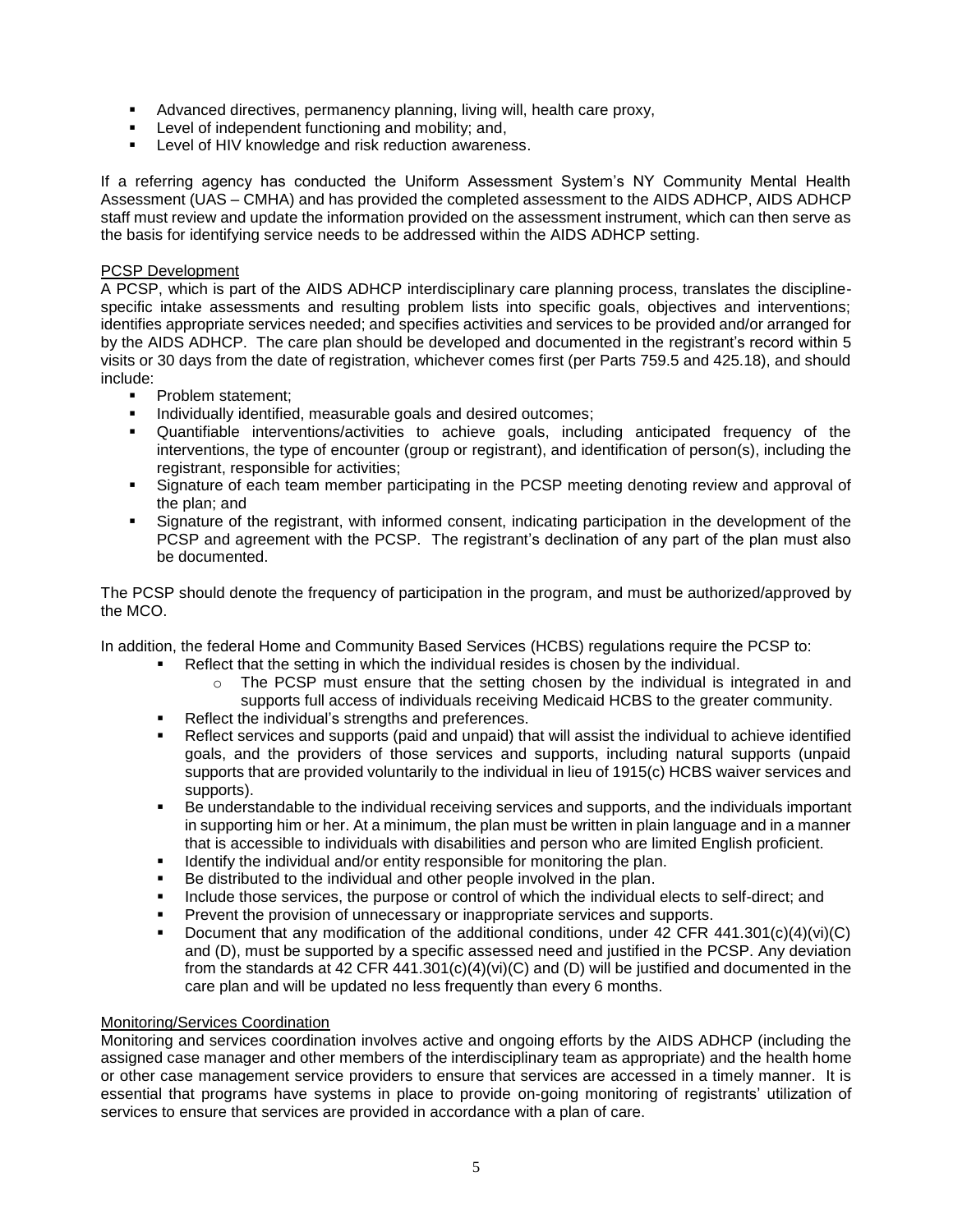In addition to the PCSP denoting specific on-site services provided, documentation of service coordination should also include:

- Discipline-specific progress notes which provides documentation of each face-to-face contact with the registrant and any contact with other providers;
- Documentation by the designated case manager, on a monthly case management form, which summarizes the registrant's participation in registrant and/or group interventions listed on the PCSP;
- Documentation of outreach efforts with registrants who are marginally engaged in the program or who have failed to attend scheduled appointments; and,
- Documentation of coordination with the MCO, Health Home care manager or other case management provider as applicable, and/or the primary care physician on a regular basis (as agreed upon by the MCO and/or the off-site case management service provider) or as the needs of the registrant change.

#### Reassessment/ PCSP Update

Reassessment is a scheduled or event-generated formal reexamination of the registrant's situation, functioning and clinical and psychosocial needs since the last assessment that addresses the appropriateness of the registrant's continued participation. Discipline-specific reassessments identify the changes or barriers encountered in attaining the goals identified in the previous PCSP, and are used to update, revise, modify or discontinue PCSP problems, goals and/or interventions. Each discipline's reassessment should be documented in the registrant's record prior to the date of the PCSP. Update of the PCSP includes all care coordination activities associated with care plan development. Reassessments and care plan updates should be performed as the registrant's needs change or at the request of the registrant, but no less frequently than every six (6) months. Any change in the registrant's PCSP should be coordinated with the registrant's MCO and health home care managers, and documented in the clinical record.

A component of the reassessment process must address the appropriateness of the registrant's continued stay in the program. The registrant's continued stay evaluation must include at a minimum:

- The appropriateness of the registrant's continued stay in the program;<br>■ The necessity and suitability of services provided:
- The necessity and suitability of services provided;
- The potential for transferring responsibility for the care of the registrant to other more appropriate agencies or service providers; and,
- The registrant's progress toward meeting stability goals.

#### Crisis Intervention Services

Crisis intervention services provide assessment and referral for acute medical, social, physical or emotional distress. Crisis intervention must be made available 24 hours a day and must be easily accessed by registrants. AIDS ADHCP must have a written plan describing the provision of crisis intervention and how such services can be accessed by registrants.

Crisis intervention activities should be incorporated into each registrant's PCSP, as appropriate. All incidents requiring crisis intervention shall be documented in the registrant's record and reported to the case manager.

#### Exit Planning/Case Closure

Exit planning is the responsibility of the case manager with assistance from members of the interdisciplinary team and coordination with the managed care organization and any off-site case management provider. Case closure occurs when the registrant will no longer be receiving program services. Cases may be closed under the following circumstances:

- The registrant improves and does not require further AIDS ADHCP services;
- The registrant cannot be located or contacted for a period not to exceed 60 days;
- **•** The registrant will be institutionalized for greater than 30 days and discharge to community-based care is not anticipated;
- **•** The death of a registrant:
- The registrant relocates out of the AIDS ADHCP service area;
- The registrant does not want continued service;
- The registrant's verbal or physical behavior towards staff or other registrants creates an unsafe environment; or,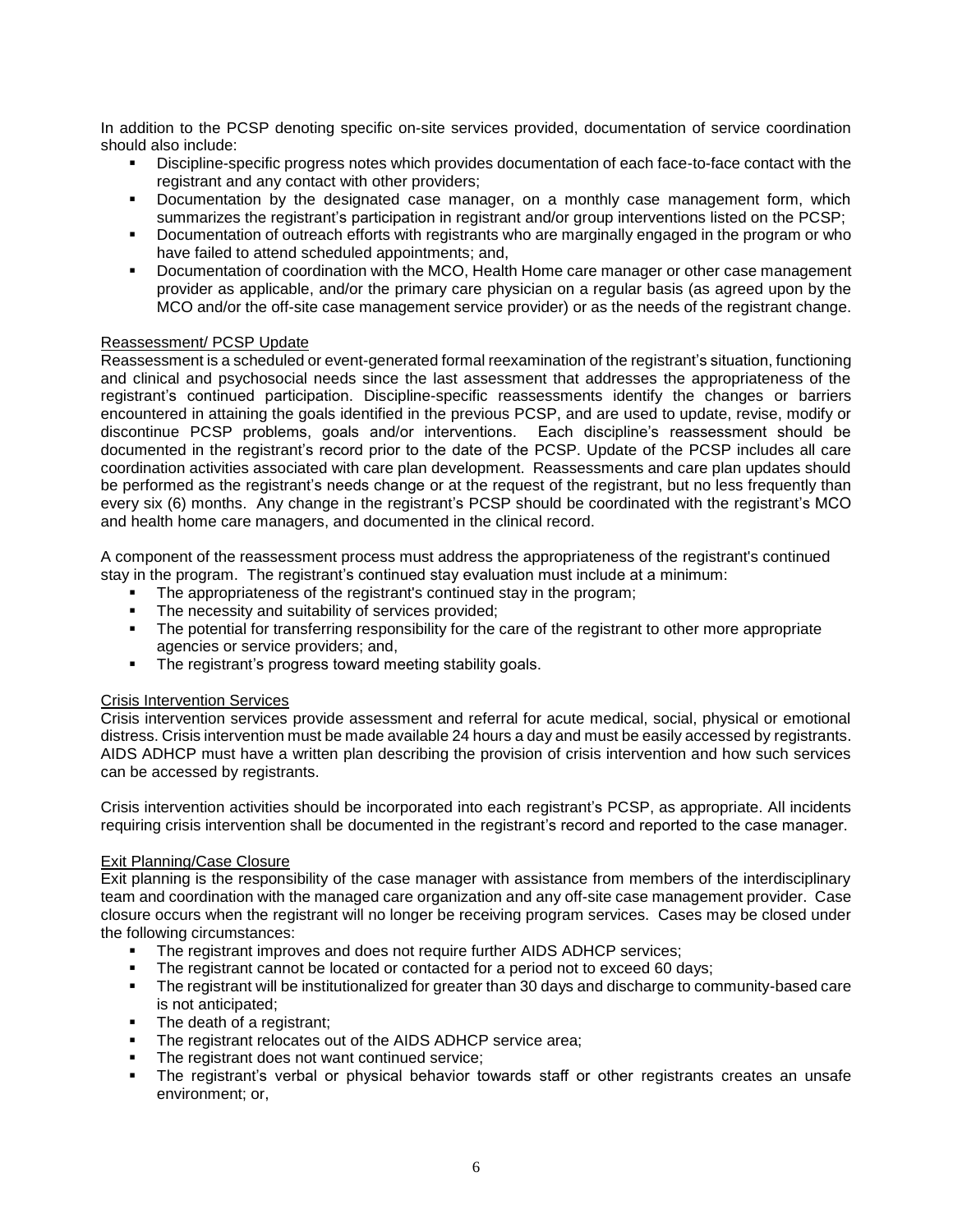▪ The registrant's medical condition or functional or cognitive abilities deteriorate to the point that participation in the day program is no longer feasible as determined by the PCSP.

In all instances in which the registrant may need other services upon discharge from the program, the AIDS ADHCP provider must refer the registrant back to the MCO/PCP and the health home or other case management provider, as applicable, for needed referrals. A closure summary noting case disposition and measures of progress toward identified goals must be documented in the case record within one month of discharge from the program.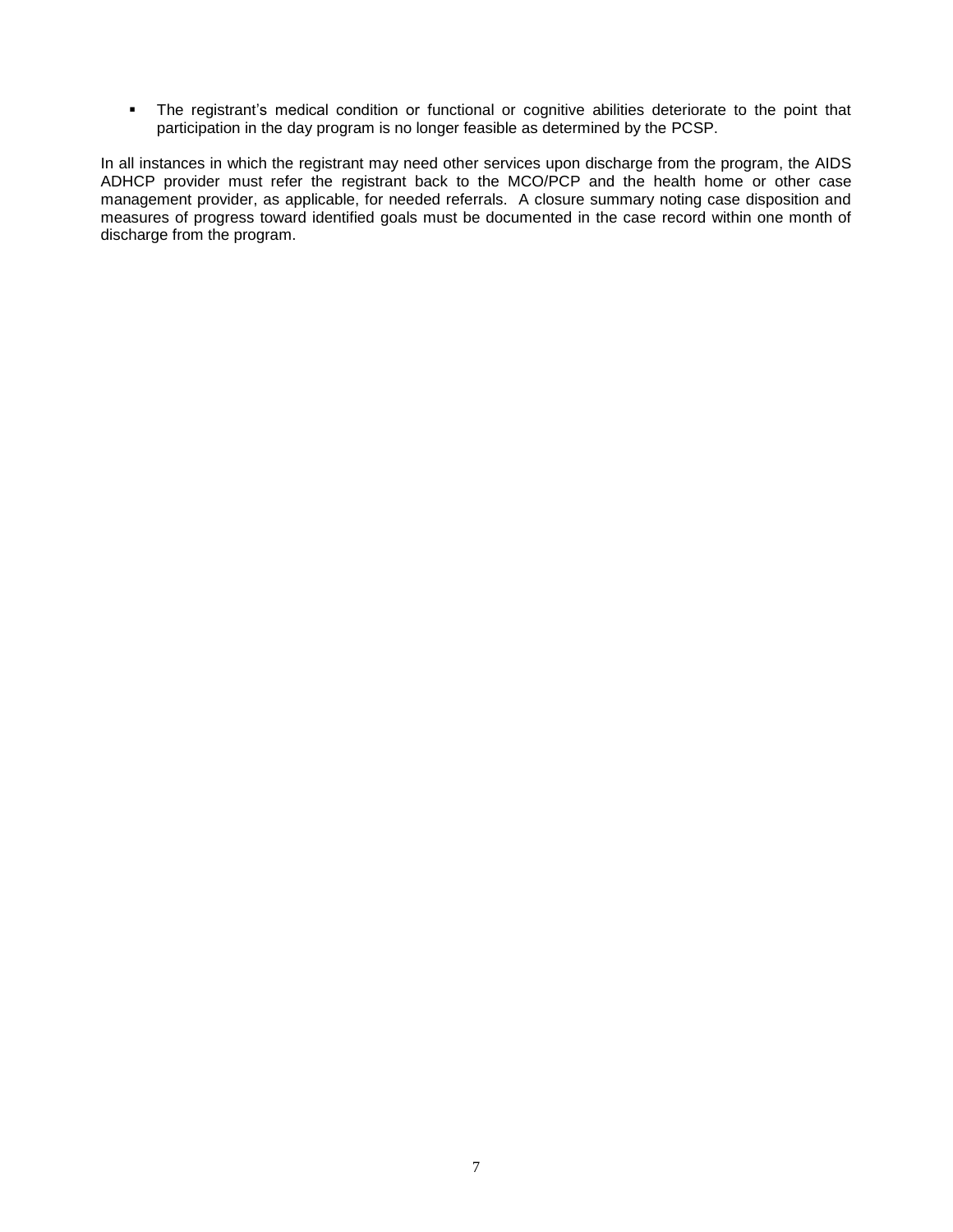# III. MEDICAL SERVICES

GUIDELINE: AIDS ADHCP will ensure clients' access to medical services through coordination with a PCP, and, as applicable, the MCO the client is enrolled with or other care coordination programs such as a Health Home. Services shall include medical history review, health maintenance and wellness activities to promote health stabilization, and evaluation of new symptomatology (sick call).

# DESCRIPTION OF SERVICES:

Medical services in AIDS ADHCP will be coordinated with the PCP and the MCO. Health maintenance/wellness needs will be assessed as a part of the routine comprehensive care planning process, and identified health maintenance/wellness activities will be delineated on the PCSP. Evaluation of new symptomatology (sick call/triage by an RN), and referral to the PCP as appropriate will be available to all clients each day of program operation. Changes in the client's health status, and all medical care coordination activities will be documented in the AIDS ADHCP medical record.

Regulations require that programs designate a licensed practitioner (M.D., N.P., or P.A.) to serve as the Medical Director of the program who has responsibilities for overseeing the development and amendment of clinical policies and procedures, providing general oversight and supervision of medical services within the program, establishing procedures for emergency practitioner consultation and coverage, and advising the operator of medical and medically related problems.

#### Intake:

All applicants must have a referral from their physician/MCO with relevant diagnostic and treatment information that documents the type of services the registrant would benefit from by engaging in program services. All applicants must have a medical examination within six weeks prior to or seven days after the date of admission by their primary care physician. (Parts 759.4(6) (i), 425.9(5) (d)).

All applicants to the program must have been screened for active TB. For HIV positive registrants, the screening should be based on the clinical guidelines for **Primary Care Approach to the HIV Infected Patient,** Section IV. Laboratory Assessment and Diagnostic Testing **(**[http://www.hivguidelines.org/clinical](http://www.hivguidelines.org/clinical-guidelines/adults/primary-care-approach-to-the-hiv-infected-patient)[guidelines/adults/primary-care-approach-to-the-hiv-infected-patient\)](http://www.hivguidelines.org/clinical-guidelines/adults/primary-care-approach-to-the-hiv-infected-patient).

Acceptance into the AIDS ADHCP must be based upon an intake assessment which documents that the potential registrant needs health care services as defined in the Introduction, does not have communicable TB, is interested in registering, and is able to function in a group setting. Prior to admission, the program must have obtained a referral from the PCP indicating the registrant has care needs that could be addressed through participation in the program. PCP reauthorization for continued stay in program must be obtained every six (6) months thereafter.

#### Assessment:

Within 30 days of admission, an RN from the AIDS ADHCP will review all medical information sent by the referring PCP/MCO/Health Home. The relevant medical information should minimally include current lab work results such as hematology and chemistry tests, as well as sexually transmitted diseases screening tests, hepatitis screening, and immunologic blood work (e.g. CD4, viral load), as well as the registrant's appropriateness for involvement in AIDS ADHCP.

The medical information initially received should form the basis of the physical health aspects of the interdisciplinary PCSP, as appropriate.

Medical Care Coordination

- The AIDS ADHCP, through formal communication/care coordination with the client's PCP, obtains and incorporates medical information including results of routine screening laboratory tests into the case record. As appropriate, relevant information obtained from the PCP/health home/MCO should be utilized to develop or modify the PCSP.
- The AIDS ADHCP is expected to review and document care coordination issues with the health home/MCO and/or the PCP on a routine basis (as agreed upon by the MCO and/or health home).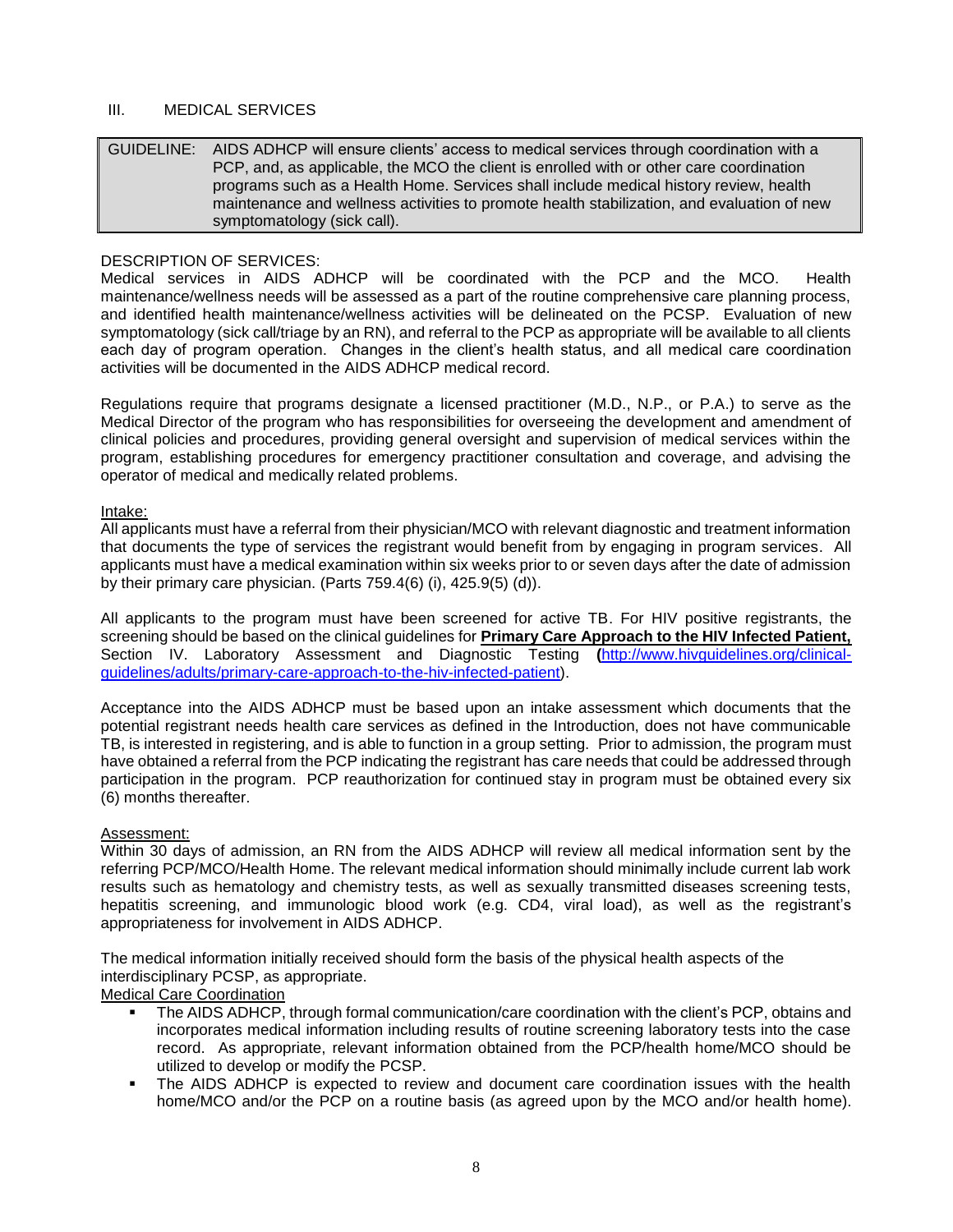Care coordination with the MCO/health home and the PCP may be required more frequently as appropriate to changes in the registrant's condition.

# Consultation/Triage/Sick Call:

There must be an RN (or other qualified health care professional such as MD, NP or PA) available for consultation and triage during all hours of program operation. Sick call/triage may result in referral to the patient's PCP/MCO/health home, or to a hospital emergency department as necessary. In the event of a referral to a hospital emergency department, or other urgent/crisis care setting, the AIDS ADHCP must inform the PCP/MCO/health home of the urgent/crisis care referral immediately (as specified by MCO/Health Home policy) upon referral for such care.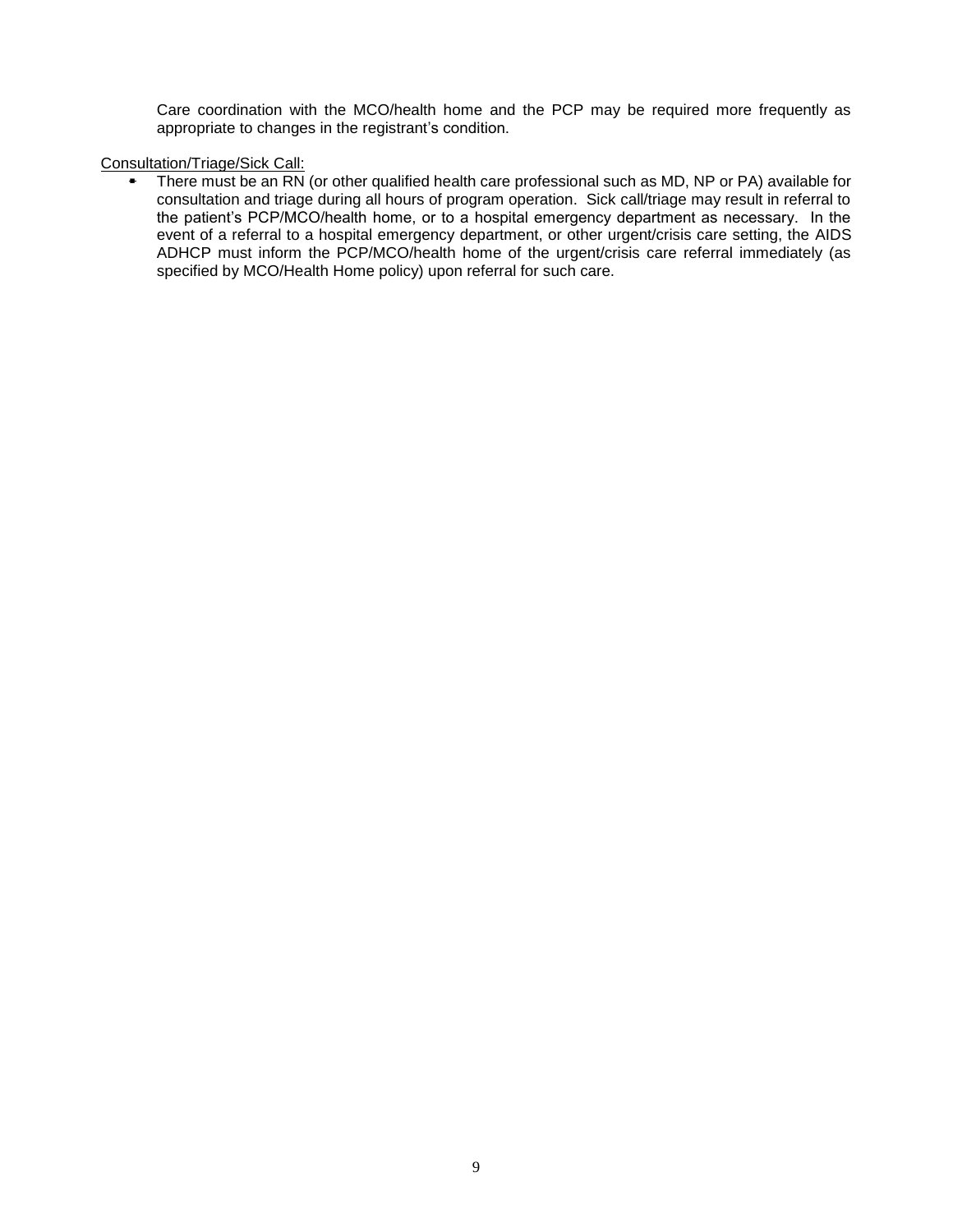# IV. NURSING SERVICES/MEDICATION MANAGEMENT

GUIDELINE: Nursing services must provide for initial and ongoing assessments, appropriate nursing interventions and the evaluation of health care needs that enable registrants to improve their health status and maintain an optimal level of wellness. (Parts 425.10, 425.18, 759.8

#### DESCRIPTION OF SERVICES:

Nursing services promote systems for monitoring registrants' ongoing health care needs. These services must consist of an initial comprehensive assessment, reassessment conducted no less frequently than every six months, and ongoing monitoring of systems and appropriate interventions to meet registrant's health care needs.

The initial assessment includes information received from the MCO/PCP and a baseline history such as:

- History of opportunistic infections/neoplasms;
- Psychosocial status including psychiatric complications and behavioral deficits;
- Neurological status, both motor and cognitive;
- **•** Pulmonary status;
- GI/GU status;
- **■** Skin integrity;
- CD4 count;
- Viral load:
- Hepatitis A, B and C status;
- **•** Complete medication history (including current HAART treatments, psychotropic medications) which is then updated quarterly, unless otherwise indicated
- Pain status:
- Level of ADL functioning;
- Chemical dependency status; and
- **E** HIV education/risk reduction.

The initial assessment and reassessments should conclude with a list of problems identified during the assessment and a statement as to whether a Care Plan goal/intervention is indicated.

Appropriate nursing interventions are implemented in conjunction with monitoring of registrant's health status. The interventions are based on physical, cognitive and psychosocial factors related to:

- Medication adherence;
- Signs and symptoms of opportunistic infections;
- Changes in neurological functioning;
- Changes in mental health status;
- Skin and wound care:
- **·** Nutritional needs:
- ADL functioning;
- Primary health care (reinforcement of follow-up care);
- Coping and stress management;
- **■** HIV prevention/risk reduction;
- Chemical dependency treatment; and
- Monitoring of chronic medical conditions (i.e., hypertension, diabetes, hepatitis).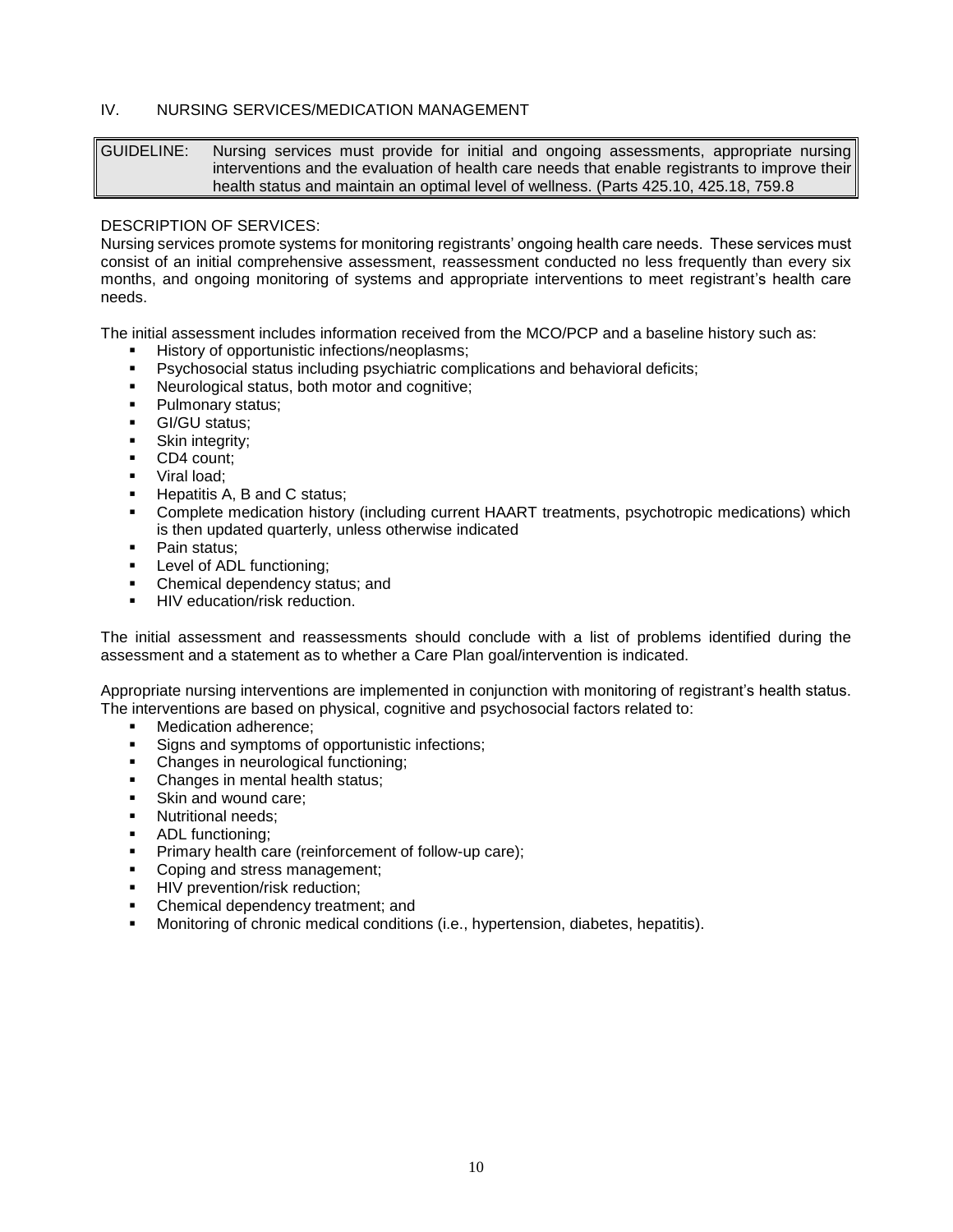GUIDELINE: The AIDS ADHCP will provide medication management services in accordance with accepted professional practices and applicable federal, state and local regulations.

# DESCRIPTION OF SERVICES:

Medication management is a vital component of treatment for registrants prescribed medical and psychiatric medications. It is important that registrants understand the purpose of the medications, their side effects and toxicity, and potential interactions with other drugs and substances

For every registrant admitted to the AIDS ADHCP, information should be obtained which identifies the present medication regime including, but not limited to:

- A profile of all medical and psychiatric medications and treatments including over the counter drugs;
- Enrollment in clinical trials; and,
- History of allergies, adverse reactions, interactions and contraindications.

Ongoing assessment and monitoring of medication regimes should continue throughout registrants' enrollment as appropriate to assessed need and a plan of care. Such services may include, but are not limited to:

- Review of registrants' medications by an RN, which is conducted at least every six months;
- Vital sign monitoring;
- Quantifiable compliance with medication treatment and techniques to aid in adherence such as direct observation therapy, and pill boxing; and,
- **•** Techniques for self-administration of medications.

In addition, the NYSDOH recommends that AIDS ADHCP should develop medication management systems which address:

- Dispensing, administering, controlling, storing, and disposing of medications in compliance with State and Federal regulations;
- Disposing of medical waste and sharps in compliance with State and Federal regulations; and,
- Documenting each medication administered, including the time it was administered and the initials of the registrant who administered it.

Coordination of medication services requires ongoing monitoring by the nurse to ensure registrants are responding to the medication regime, as well as communication with the PCP, as appropriate.

The above evaluation data is utilized in collaboration with the interdisciplinary team to develop or modify PCSPs that address registrants' nursing and medication needs.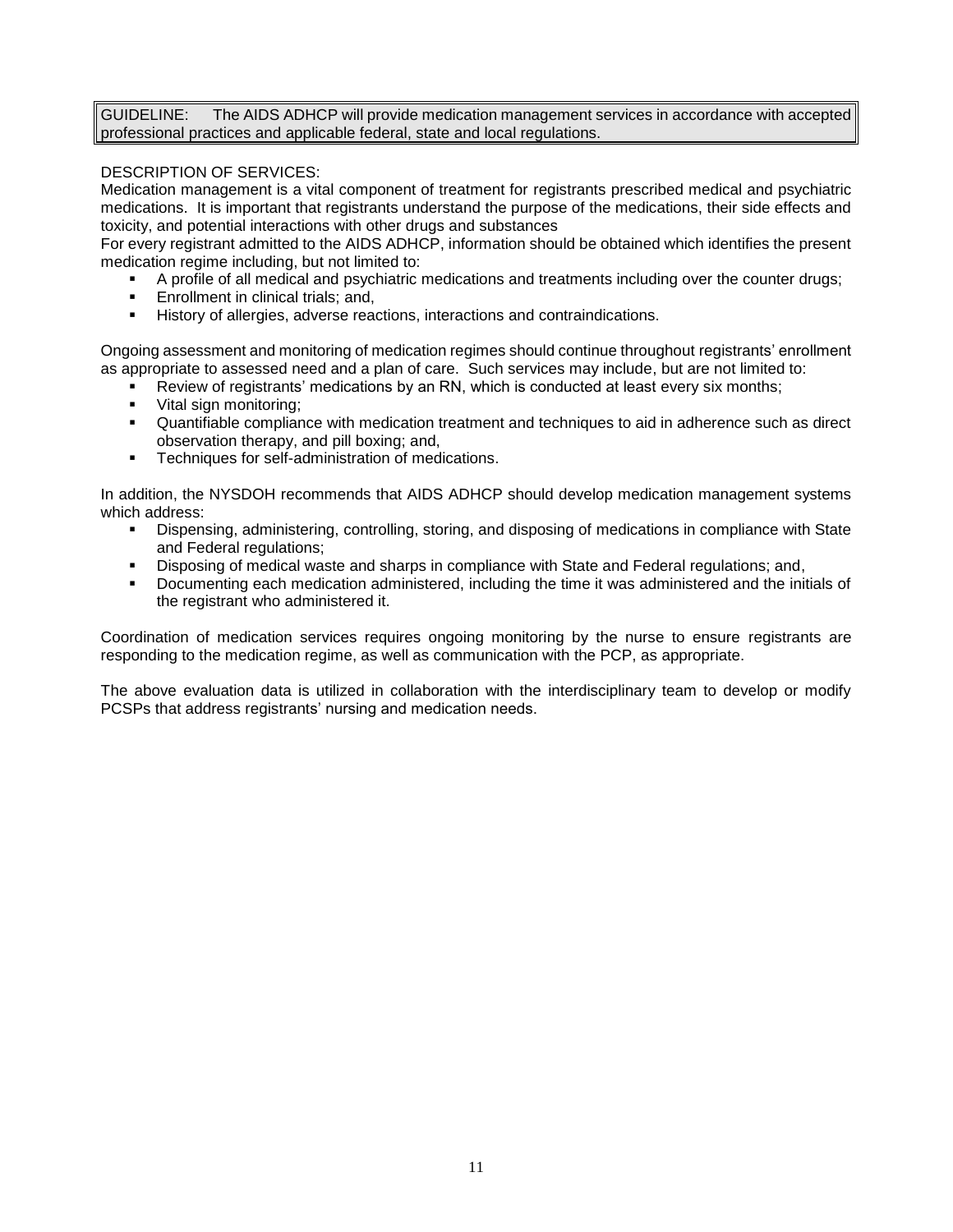# V. NUTRITION SERVICES

GUIDELINE: Nutrition services must provide for initial and ongoing nutritional assessments, appropriate interventions and ongoing monitoring for the purpose of maintaining or improving registrants' nutritional status. (Parts 759.8, 425.11)

#### DESCRIPTION OF SERVICES:

Nutritional interventions are an integral component of AIDS ADHCP services focusing on diabetes, hypertension, obesity and heart disease. AIDS ADHCP will ensure that all registrants receive appropriate levels of nutritional services, under the supervision of a qualified nutritional professional (RD, CDN). A daily meal program will be available which ensures daily caloric and protein intake. The intended outcome of these services is to improve, maintain and/or delay decline in the nutritional status of registrants.

An initial evaluation of each registrant is required. The initial nutritional assessment should include the following recommended elements:

- Dietary history (food preferences, allergies and aversions, frequency of eating, past diets, physical or psychological factors affecting eating, etc.);
- **■** Medications:
- Psychosocial and economic status (including access to cooking facilities);
- Height/weight, recent weight loss or gain, usual weight, percentage of IBW and body mass index (BMI);
- Level of activity/exercise;
- Medical history; and,
- Laboratory values, if available.

A nutritional reassessment is required every six months, consistent with the date of the PCSP. Ongoing monitoring of registrants' nutritional health status is based on the initial and continuous monitoring of nutritional factors including:

- Weight loss or gain;
- Anorexia:
- Dysphagia and odynophagia;
- Dysgeusia;
- Obesity;
- Nausea/vomiting;
- Diarrhea;
- Dementia:
- Depression or other psychological problems;
- Drug-nutrient interactions;
- Substance abuse:
- Fatique and dyspnea;
- Social and economic factors such as living arrangements, cooking facilities and finances;
- Nutritional and dietary counseling;
- Referrals to emergency community-based food resources;
- Facilitating the acquisition of nutritional supplements; and,
- Monitoring and support for food intake.

Any assessment should conclude with a list of identified conditions and concerns. This information will be used in collaboration with the interdisciplinary team to develop PCSPs, as appropriate, that addresses registrants' nutritional needs and communicated to the MCO.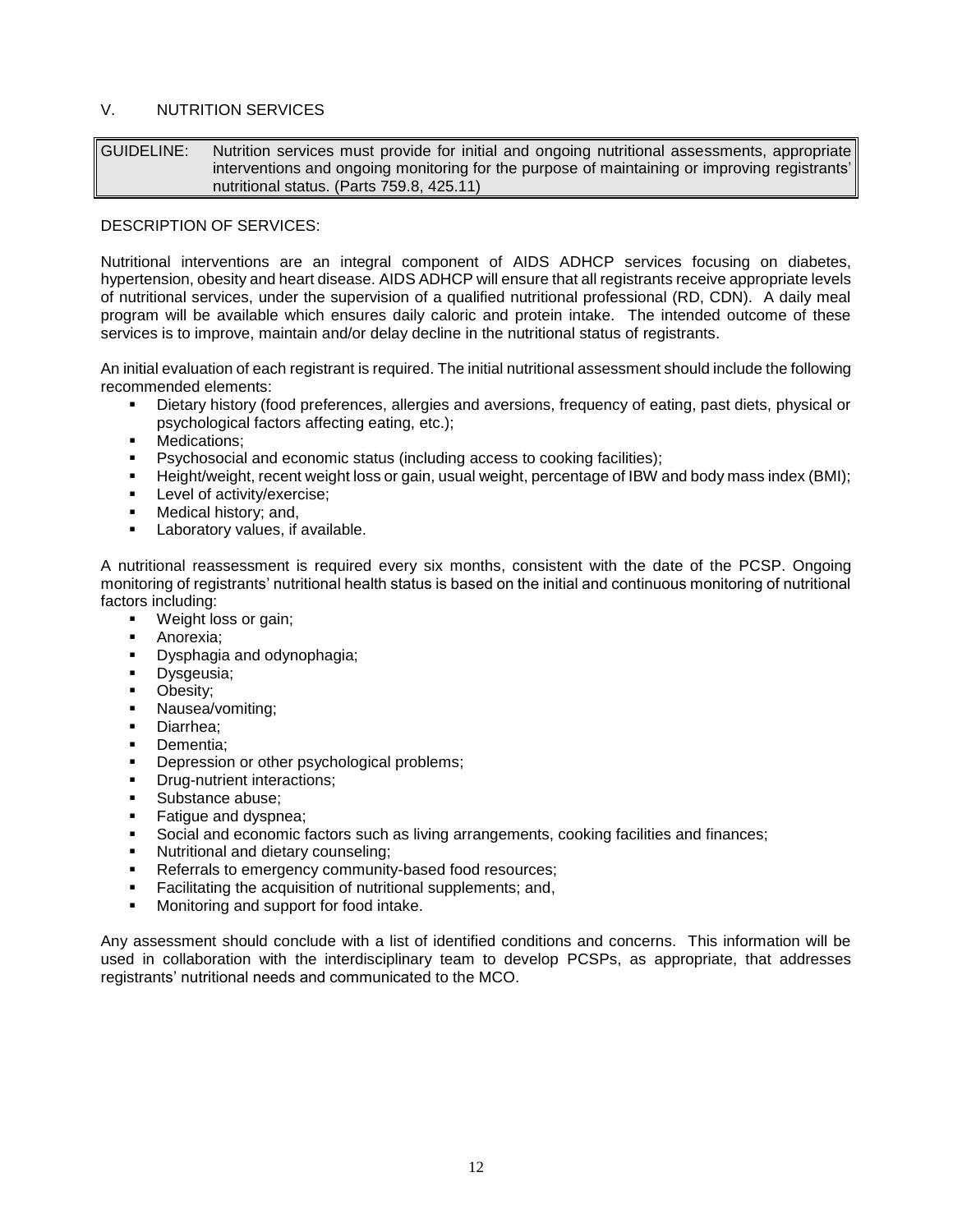# VI. HIV PREVENTION/RISK REDUCTION SERVICES

GUIDELINE: HIV prevention/risk reduction services that promote behaviors which reduce the risk for HIV transmission or progression of HIV disease must be provided to registrants of the AIDS ADHCP. (Parts 759.8, 425.18)

# DESCRIPTION OF SERVICES:

Risk reduction includes education about behaviors which decrease the likelihood of HIV transmission and decrease activities/behaviors which negatively impact upon the registrant's health. Educational interventions should be grounded in the harm reduction model which recognizes gradations in behaviors which pose risks to the registrant and others, and address desired behavioral changes in a manner that is consistent with the abilities of the registrant.

The AIDS ADHCP should provide the following HIV risk reduction services:

- Initial needs assessment and service planning which includes:
	- o Review of medical charts and other pertinent registrant-specific records, including information from referral source;
	- $\circ$  Initial assessment addressing the registrant's current behavioral practices, knowledge and attitudes relative to HIV transmission risk; and,
	- $\circ$  Development of an individualized risk reduction plan which is incorporated into the PCSP as indicated.
- Appropriate prevention/risk reduction services are based on the assessment of the registrant and should address the following:
	- o Information about transmission of HIV and other pathogens;
	- o Instruction in safer behaviors using a harm reduction model;
	- o Information about needle exchange programs;
	- $\circ$  Provision of, or referral for, appropriate barrier methods that reduce the spread of sexually transmitted diseases;
	- $\circ$  Identification of barriers to adopting behaviors which reduce the risk of HIV transmission;
	- $\circ$  Risk reduction counseling which addresses sexual behavior and drug use behavior;
	- $\circ$  Skills development activities relevant to initiating and maintaining risk reduction behaviors;
	- $\circ$  Information about behaviors which would increase the risk for contracting other infections/diseases;
	- $\circ$  Information about the potential risks associated with re-infection with HIV; and,
	- o Engagement of significant others in appropriate risk reduction activities.
- Ongoing monitoring/reinforcement which include:
	- $\circ$  Periodic review (every six months) of the registrant risk reduction program; and,
	- o Ongoing supportive reinforcement of risk reduction strategies.

The above prevention/risk reduction services will be utilized in collaboration with the interdisciplinary team to develop and execute PCSPs that address registrants' needs.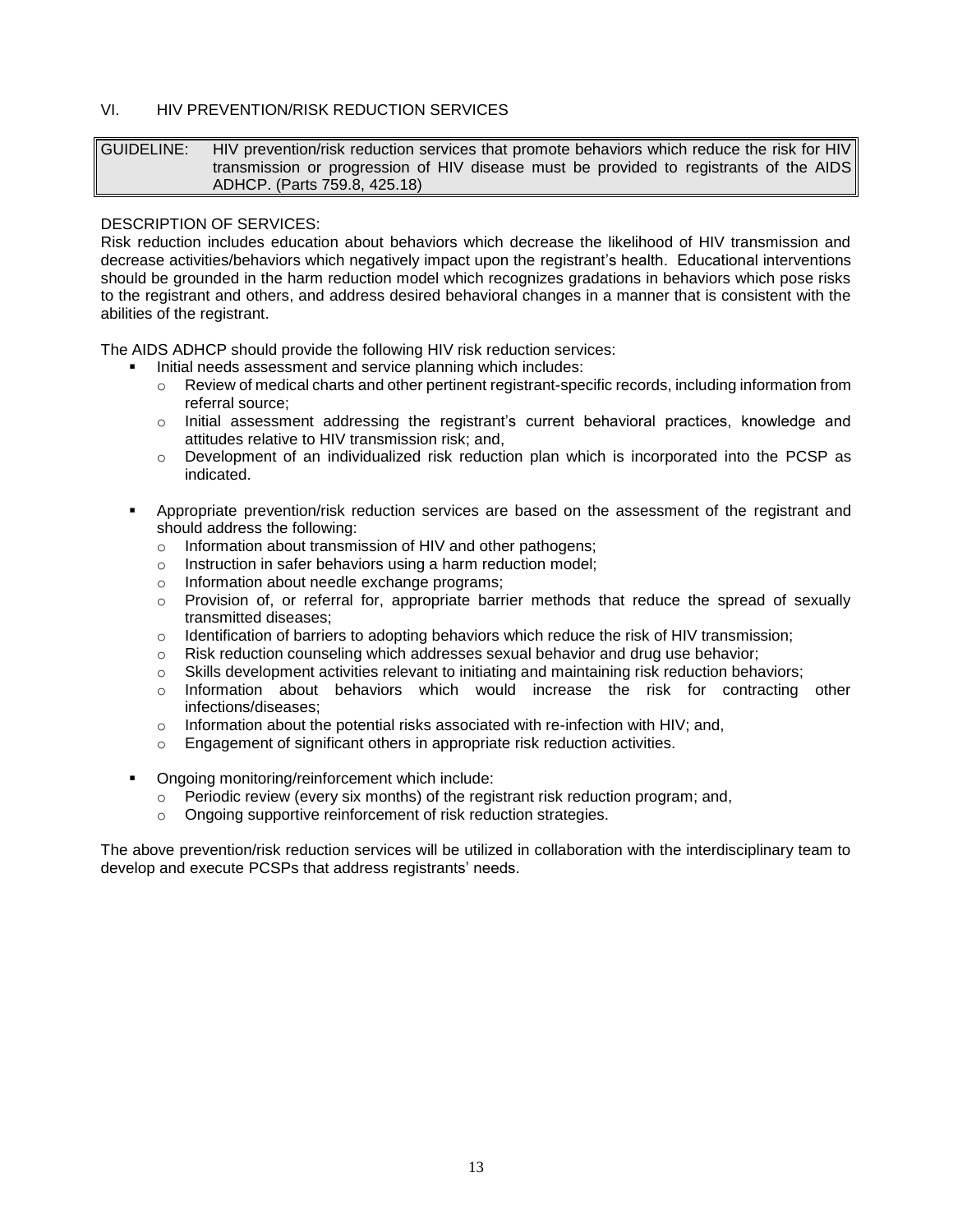# VII. CHEMICAL DEPENDENCY SERVICES

GUIDELINE: Chemical dependency services which include assessments, education pertaining to drug and alcohol use, low threshold interventions, and coordination of referrals, as necessary, to ensure access to the appropriate treatment modality must be provided in the AIDS ADHCP. (Parts 759.8, 425.12, 425.18)

# DESCRIPTION OF SERVICES:

Chemical dependency will be based on a variety of perspectives including harm reduction and recovery. Chemical dependency services should be integrated within a health care context which addresses the physiological, psychological and social impact of addiction. Decisions on the appropriate treatment interventions should be based on a holistic conceptual framework which considers those environmental, behavioral, emotional, cultural, and experiential factors which influence a registrant's life. Services must address the use of both illegal substances as well as alcohol and tobacco use. The impact that addiction and substance abuse have on the family/significant other should be considered, and when appropriate, involvement of the family/significant other should be encouraged.

The chemical dependency initial needs assessment and service planning should include the following:

- Past and current substance use history, type of substances used, method of administration and pattern of use;
- History of substance abuse treatment, including modality (e.g. inpatient, outpatient, residential, methadone maintenance, etc.);
- Family history of drug dependency or alcoholism;
- Employment history and educational background;
- Psychiatric and medical history;
- Interpersonal relations and social supports;
- Leisure/recreational interests; and,
- Registrant's perception of his/her drug dependence and readiness to participate in treatment (e.g. stages of change).

The initial and subsequent reassessments should conclude with a list of conditions and concerns identified during the assessment as well as a statement of the registrant's readiness to engage in modifying the behavior. This information will be used in collaboration with the interdisciplinary team to develop PCSPs that address registrants' chemical dependency needs.

A Care Plan should be developed based on registrant's readiness for engagement including:

- **•** Presenting problem or conditions;
- Realistic short-term goals;
- Specific interventions directed towards goal attainment; and,
- Type and frequency of services, both registrant and/or groups, to be provided on site.

On-site interventions should include:

- o Registrant, group and family counseling provided, as appropriate;
- o Education on substance abuse and addiction;
- o Crisis intervention;
- o Relapse prevention;
- o Harm reduction strategies, recovery readiness; stages of change; education strategies, etc.); and,
- o Support/self-help groups.

In those instances when registrants require more intensive services than can be provided on-site, and are receptive to off-site substance abuse treatment, the AIDS ADHCP shall coordinate with the MCO/health home concerning the need for off-site referral.

Substance abuse reassessments are required to be conducted for all registrants every 6 months.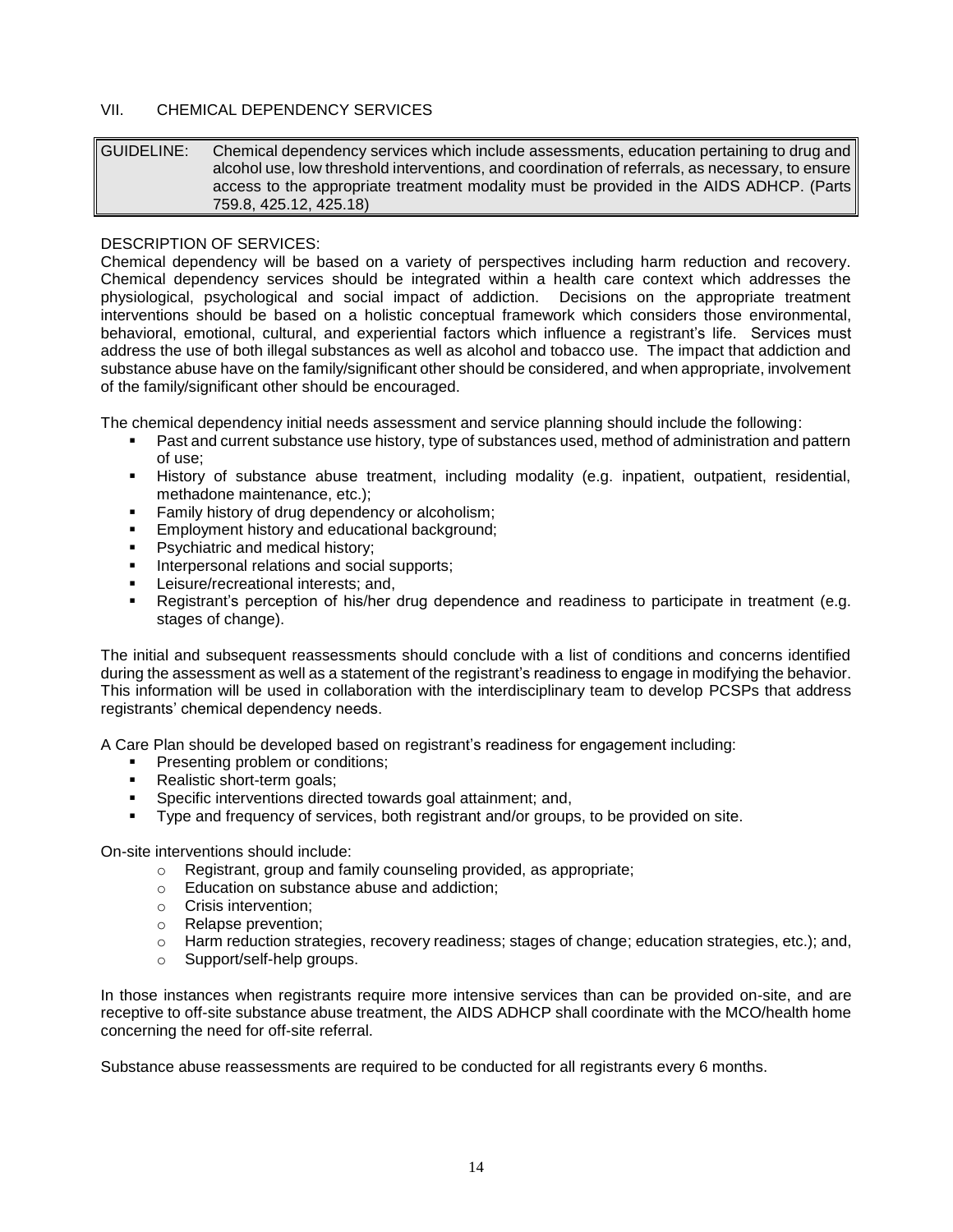# VIII. MENTAL HEALTH SERVICES

| GUIDELINE: | Mental health services will be provided to registrants in accordance with the referral from the |
|------------|-------------------------------------------------------------------------------------------------|
|            | MCO, Health Home, and/or multi-disciplinary assessment of needs and comprehensive care          |
|            | plan. (Parts 759.8, 425.12, 425.18)                                                             |

# DESCRIPTION OF SERVICES:

Upon admission to the AIDS ADHCP, the program will perform a mental health assessment which includes screening of the registrant's cognitive functioning, emotional status and level of behavioral control. Psychiatric information will be obtained as well as current status of risk to self and others. After the initial mental health assessment, reassessments must be conducted, by a qualified mental health professional, no less frequently than every six months thereafter.

The information obtained during the initial assessment and subsequent reassessments will be used in the development of the mental health component of the registrant's PCSP, as appropriate. The PCSP will address the registrant's current mental health status and the need and readiness for mental health services. The plan will also identify which of these services are to be provided within the AIDS ADHCP setting. The initial assessment and reassessments should conclude with a list of problems identified during the assessment.

All programs should make available on-site:

- Psychiatric evaluations;
- **EXECUTE:** Supportive registrant and group counseling;
- Medication administration and monitoring;
- Crisis intervention; and,
- Peer support.

If the registrant is assessed as needing services that are not available by AIDS ADHCP provider staff, such as weekly psychotherapy, the program will coordinate with the MCO/health home for evaluation and treatment.

Licensed Creative Arts Therapists (LCATs) can provide services to any registrant, in which it is determined through the assessment process, that creative arts therapeutic interventions are appropriate to address identified mental health needs. The New York State Department of Education defines the practice of the profession of creative arts therapy as: "the assessment, evaluation, and the therapeutic intervention and treatment, which may be either primary, parallel or adjunctive, of mental, emotional, developmental and behavioral disorders through the use of arts as approved by the department; and the use of assessment instruments and mental health counseling and psychotherapy to identify, evaluate and treat dysfunctions and disorders for purposes of providing appropriate creative arts therapy services".

Creative arts group therapy can be considered a mental health service if it meets the following criteria:

- The group is facilitated by a LCAT;
- The goal/purpose must clearly delineate a mental health focus; i.e. a diagnosis, symptom or behavior; and,
- **•** The specific group(s) and registrant's expected frequency of attendance must be on the PCSP.

The mental health reassessment should incorporate the client's level of engagement in LCAT services, the effectiveness of LCAT interventions, and the need for the client to continue with LCAT-specific interventions.

The LCAT may also provide low threshold engagement type group activities that do not meet the criteria of a closed creative arts therapy group. In such instances, the creative arts activities may be available for any registrant and do not have to be listed on the registrant's PCSP.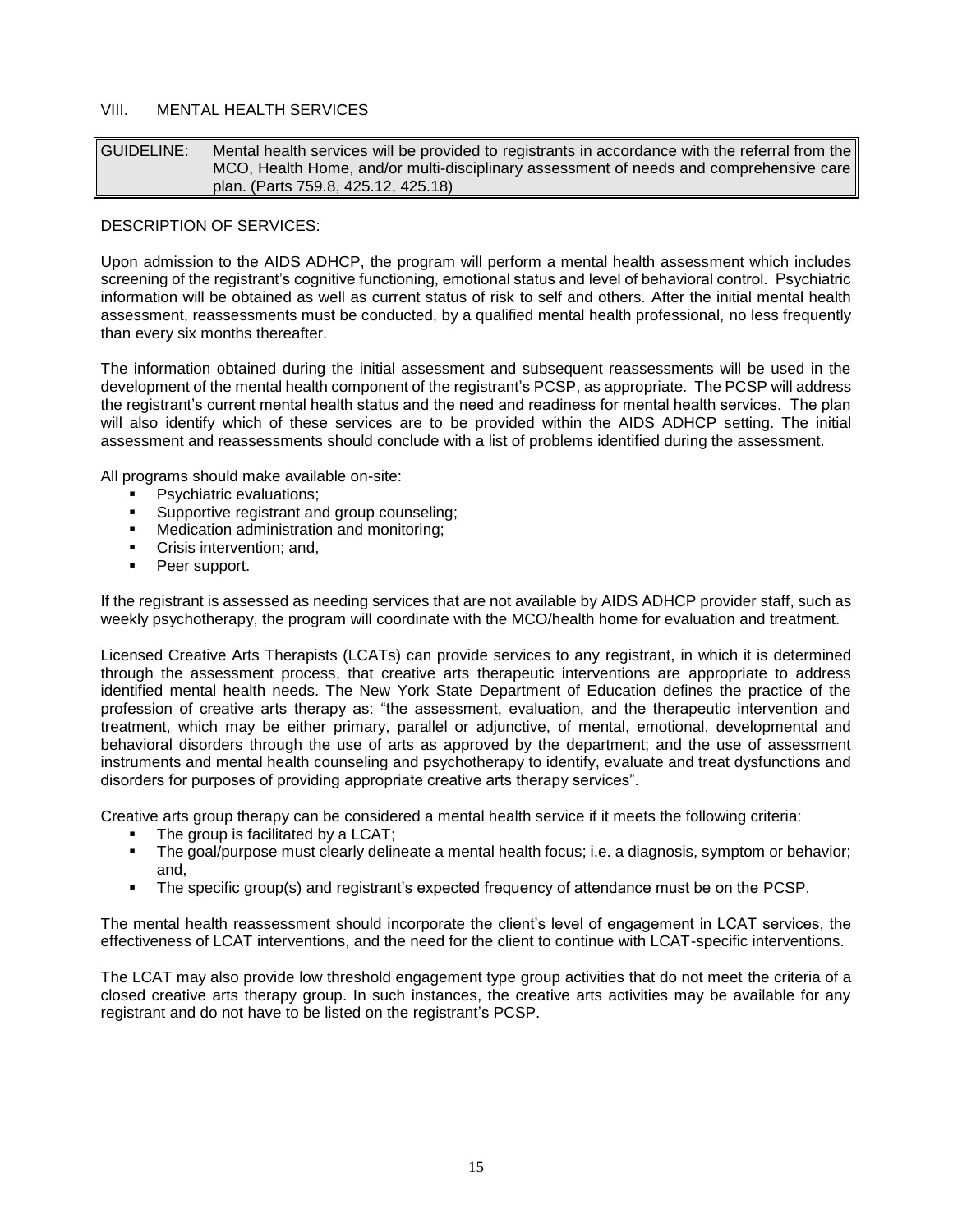# IX. STAFF EDUCATION AND TRAINING

GUIDELINE: The AIDS ADHCP must provide an orientation specific to the particular role responsibilities of the staff, as well as opportunities for staff to participate in ongoing job training and educational programs. (Parts 759.4, 425.4 )

# DESCRIPTION OF SERVICES:

The program model provides physical care and psychosocial support to registrants with HIV illnesses or at heightened risk for HIV. As direct care givers, they are best able to provide HIV prevention education, to reinforce sustained preventions, and to safeguard registrants' rights and promote registrants' choices. As care givers, they also must recognize that they may be at risk for acquiring HIV through occupational exposure.

Education and training programs for new employees should be specific to their role responsibilities, and must include the following components:

- Role of interdisciplinary team and PCSP:
- Appropriate clinical documentation of pertinent interventions (registrant and group) and interactions with registrant;
- Medications/side effects:
- **HIV** confidentiality:
- Clinical manifestations of HIV/AIDS;
- **•** Infection control practices including occupational exposure which addresses decreasing the risk of exposure;
- Comprehensive information on HIV transmission;
- Prevention and control of tuberculosis:
- Psychosocial issues; and,
- Registrants' rights.

In addition to the initial orientation program, ongoing staff educational programs must be provided by the AIDS ADHCP specific to the most up to date information relevant to the clinical and psychosocial aspects of HIV illness, as well as chronic disease management.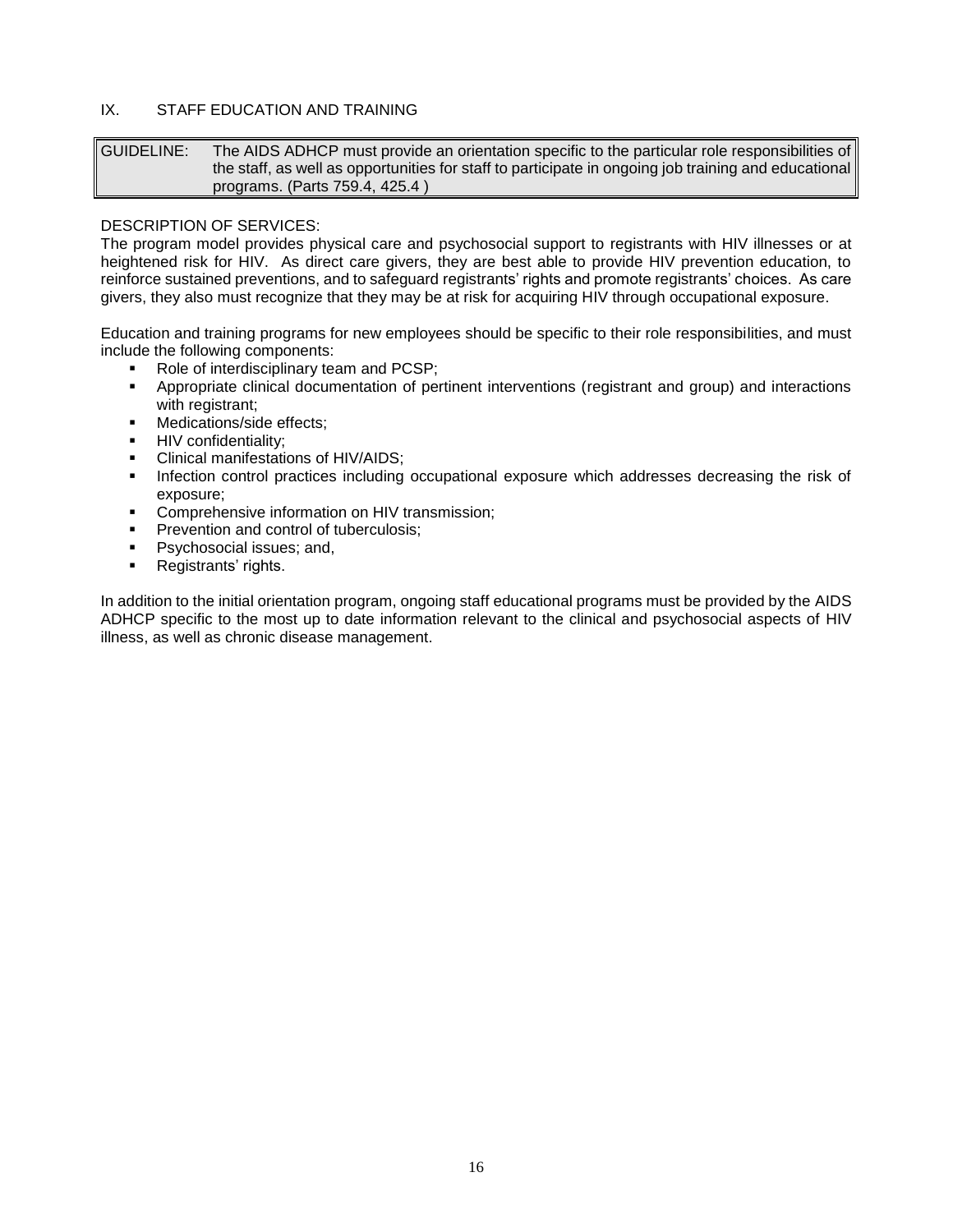# X. REHABILITATION SERVICES

GUIDELINE: Rehabilitation services, approved by the MCO/PCP will be based on an assessment of the registrant's physical, cognitive, behavioral, communicative, emotional, pharmacological and social needs, and will be provided on-site, as appropriate. (Parts 759.8, 425.13)

# DESCRIPTION OF SERVICES:

Rehabilitative interventions are directed toward restoring, improving, or maintaining the registrant's functioning, self-care, self-responsibility, independence and quality of life.

Central nervous system complications and reduced functional capacity associated with HIV illness and its treatment can seriously compromise the mobility of the registrant and cause significant pain syndromes. Central nervous system manifestations of HIV disease may include deficits in cognitive skills, neuropathy, loss of balance and coordination, hemiplegia and paraplegia. Basic therapy techniques may facilitate restoring the registrant's ability to perform activities of daily living to varying degrees.

Rehabilitative services can be provided on-site, as appropriate, for each registrant in accord with the approval of the MCO/PCP and the registrant's multidisciplinary assessment of needs, and will be included on the comprehensive care plan (Part 759.6 (g)). Prior to the initiation of rehabilitation services, the AIDS ADHCP will evaluate each registrant to determine their rehabilitation status and need for specific services. Rehabilitation therapy must be documented in the registrant's record.

The initial rehabilitation assessment process for each registrant should address:

- **Functional status:**
- Prior level of functioning;
- Rehabilitation potential; and,
- When appropriate, the type, frequency and duration of treatment, procedures, modalities and use of special equipment applicable to physical, speech and occupational therapy needs.

The initial assessment should conclude with a list of problems identified during the assessment.

The above evaluation data is utilized in collaboration with the interdisciplinary team to develop PCSPs that address rehabilitation needs including:

- Registrant's personal goals for rehabilitation;
- **■** Living, learning and activity goals;
- Behavioral and functional goals; and,
- Implementation of the plan that includes:
	- $\circ$  Coordinated and collaborative rehabilitation interventions directed toward attainable outcomes;
	- $\circ$  Documentation of registrant's response to interventions, change in registrant's condition, choices for alternative therapies and progress toward meeting goals; and
	- o Referral to a more intensive rehabilitation program, if clinically indicated.

Rehabilitative services are provided in accordance with accepted professional practice by a qualified physical therapist, speech-language pathologist, occupational therapist or qualified assistant:

- Physical Therapy: provide evaluation, treatment or prevention of disability, injury, disease, or other condition of health using physical, chemical, and mechanical means. Such treatment shall be rendered pursuant to a referral (which may be directive as to treatment) by the registrant's primary care physician or other specialists such as dentist, podiatrist, nurse practitioner or licensed midwife, each acting within his or her lawful scope of practice, and in accordance with their diagnosis.
- Occupational Therapy: provide the functional evaluation of the registrant and the planning and utilization of a program of purposeful activities to develop or maintain adaptive skills, designed to achieve maximal physical and mental functioning of the registrant in his or her daily life tasks. Such treatment shall be rendered on the prescription or referral of a physician or nurse practitioner.
- Speech Therapy: provide evaluation and treatment of disorders of speech, voice, swallowing, and/or language by designing an individualized program of activities to improve the targeted areas of speech, language, or voice disability or delay. Such treatment shall be rendered pursuant to a diagnosis and evaluation of the registrant by a speech-language pathologist.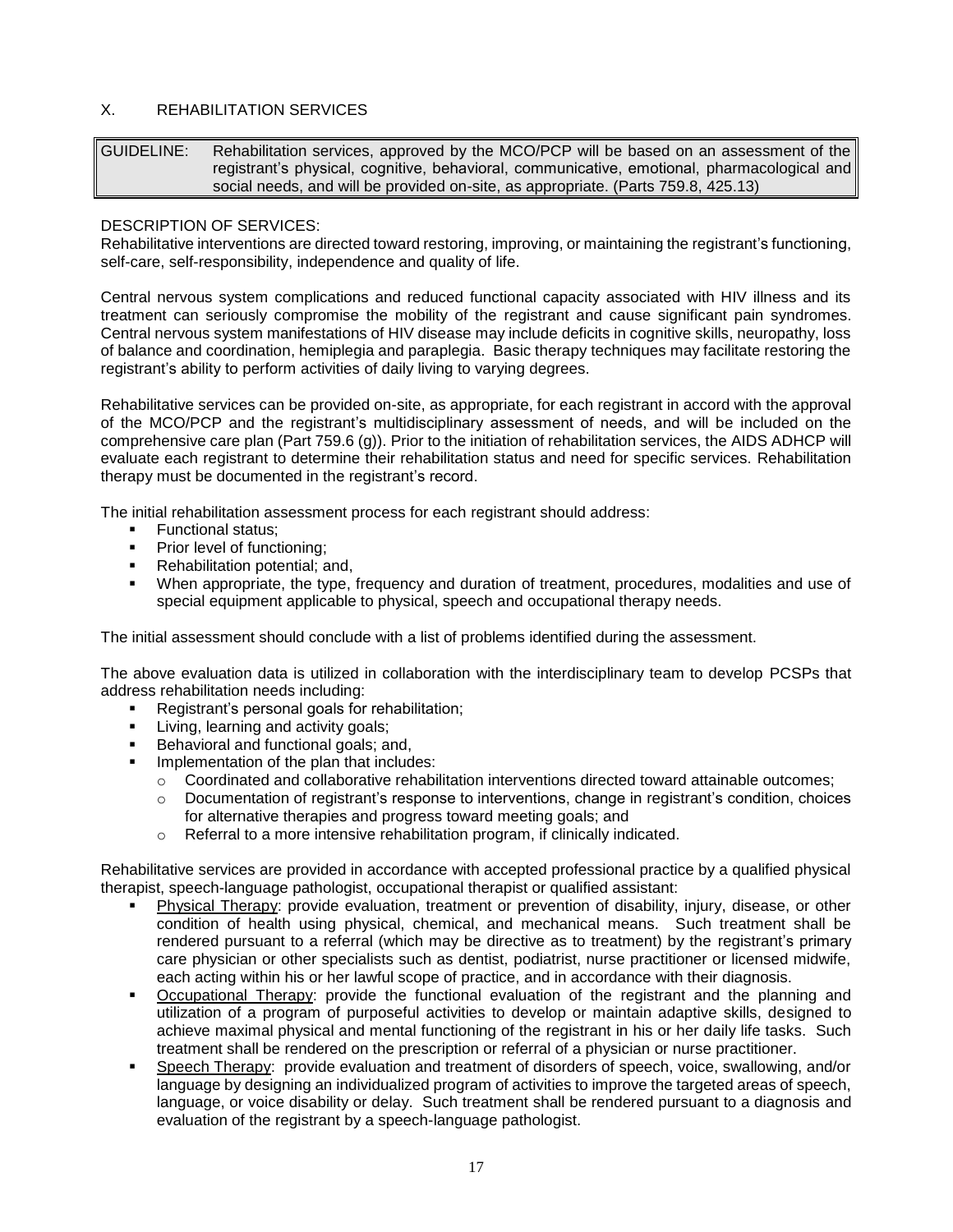The registrant's rehabilitation responses and progress towards meeting goals must be documented after each contact and reviewed semi-annually at minimum. If more intense rehabilitation services are required, the AIDS ADHCP program will collaborate with the PCP/MCO.

The registrant's rehabilitation responses and progress towards meeting goals must be documented after each contact and reviewed quarterly at minimum. A referral should be made to a more intense rehabilitation program, if clinically indicated, and in collaboration with the PCP.

Exercise groups may be offered, as appropriate to the registrant's capabilities and interests, for the purpose of promoting healthy physical activities. These general exercise sessions should be facilitated by appropriately credentialed staff. Exercise groups should be utilized as an adjunct service, and should not be the only care planned activity a client engages in on any given day of attendance in the program.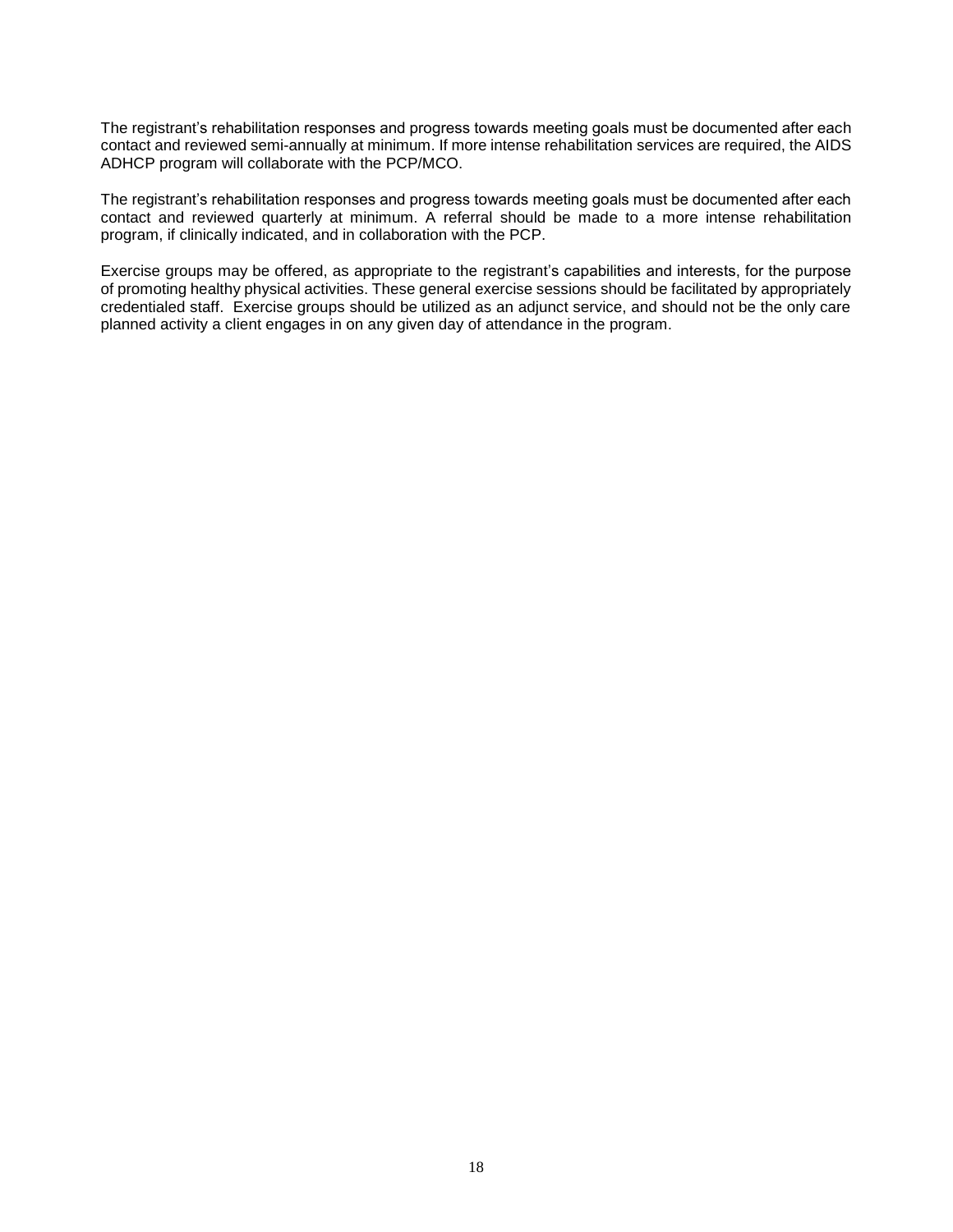# XI. ACTIVITIES SERVICES

# GUIDELINE: The AIDS ADHCP can provide an on-site activities program. (Parts 759.8, 425.14)

# DESCRIPTION OF SERVICES:

The goals of the activity program are:

- To support the concept of the therapeutic milieu:
- To help registrants structure leisure time when away from the program;
- To promote a greater level of independent living;
- To help introduce registrants into the program community;
- To enhance interpersonal and socialization skills; and
- To link registrants to community socialization/recreational resources.

Interventions related to these goals have the purpose of sustaining program registrants at the highest level of bio-psycho-social functioning.

A monthly and daily calendar should be produced informing both registrants and staff of the activity schedule.

The initial activities assessment, if conducted, will include:

- Recreational interests;
- Current use of leisure time:
- **EXECT Affiliations with community recreational and socialization groups and/or organizations; and,**
- Functional strengths and limits (such as chemical dependency, financial constraints, and altered physical status) as they relate to registrants' ability to participate in an activities program.

The initial assessment should conclude with a list of problems which will be utilized in collaboration with the interdisciplinary team to develop and execute PCSPs, where appropriate. Groups that have a recreational or socialization focus should be considered adjunct services, and should not be the only reason the client attends the program on any given day.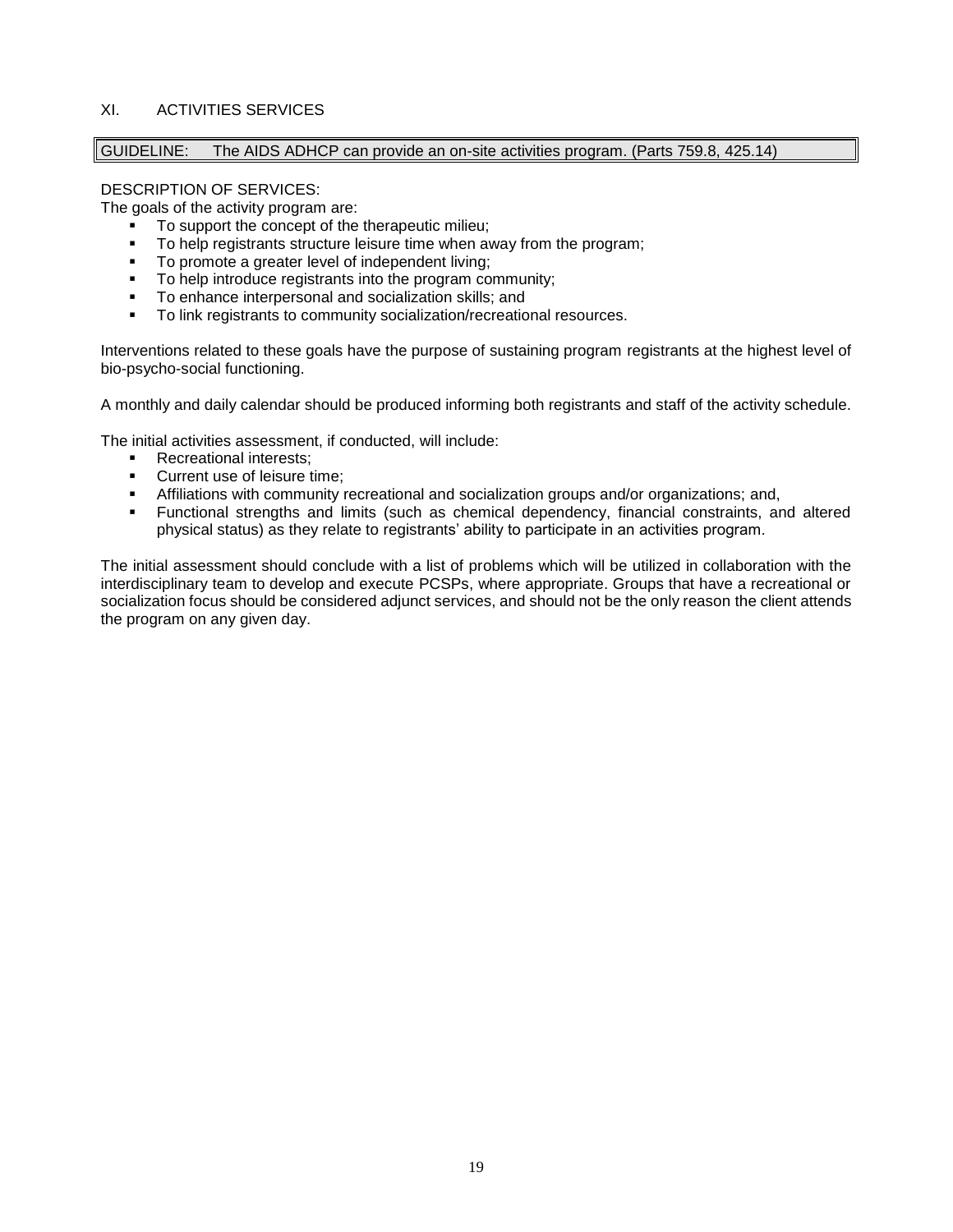# XII. PASTORAL CARE

GUIDELINE: Pastoral care may be available for all registrants. (Parts 759.8, 425.15)

# DESCRIPTION OF SERVICES:

For many registrants, having a spiritual connection can be a source of strength, hope and a means of comfort for facing and dealing with their illness and mortality. Thus, the availability of pastoral care services, on site or by referral, can help registrants with a variety of needs:

- To gain a sense of purpose and wholeness; and
- To reconnect with life and spirituality.

On site services may include:

- Group pastoral counseling;<br>■ Bereavement support for re
- Bereavement support for registrants and staff;
- Memorial services and arrangements;<br>■ Family/crisis intervention: and.
- Family/crisis intervention; and,
- Registrant pastoral counseling.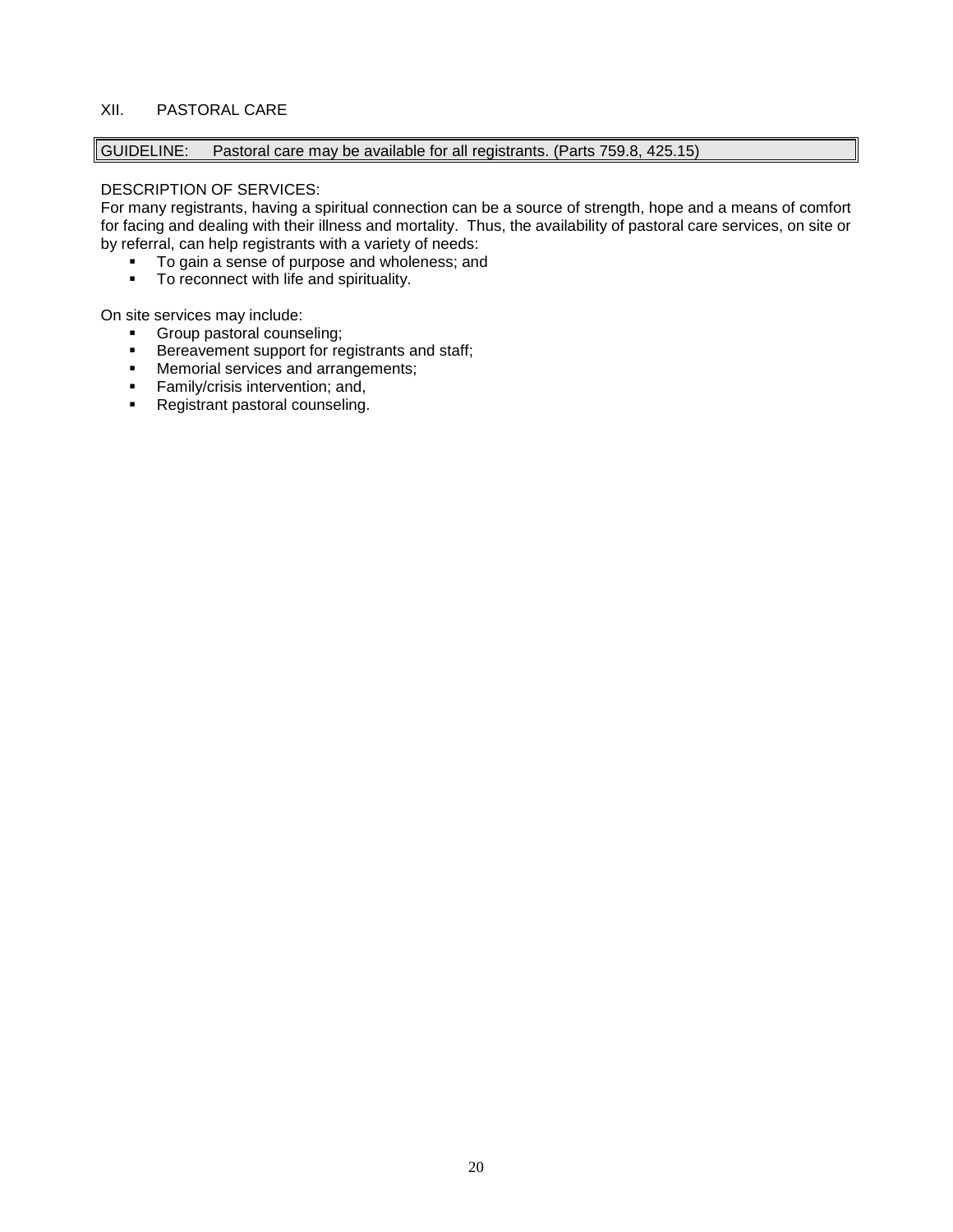# XIII. QUALITY ASSURANCE/IMPROVEMENT

GUIDELINE: The AIDS ADHCP administrator is accountable and responsible for implementing a quality assurance/improvement program that assesses and improves the quality of the governance, management, clinical and support services. (Parts 759.8, 425.22)

#### DESCRIPTION OF SERVICES:

Three categories of health care characteristics can be used to monitor the quality of health care services provided within the AIDS ADHCP setting. These categories, structure, process and outcome, may be used respectively to address issues specific to resources, the AIDS ADHCP's ability to provide health care services, the manner in which care is delivered and the quality of care provided. Structural measurements address resource requirements, organizational management, operations, and policies and procedures directed toward the quality of care. Process measurements examine the characteristics of care delivered or not delivered. In addition, components of care can be an evaluated using criterion that considers professional standards of quality care or measures of registrant satisfaction. Outcome measures should examine how effective the AIDS ADHCP is in maintaining and improving health care services for registrant registrants.

The AIDS ADHCP is required to develop systems for quality assessment and improvement that describe quality objectives, organization, scope, and methods for determining the effectiveness of their monitoring, evaluation, and problem-solving activities.

The scope of health care of the AIDS ADHCP must be reflected in the monitoring and evaluation activities; that is, all services provided to registrants in the AIDS ADHCP are monitored and evaluated as an integral part of the quality assessment and improvement program.

The quality assessment and improvement program should address the following components and their timeliness:

- Appropriateness of admission to program;
- Interdisciplinary team planning/case management;
- Clinical services including medical, nursing, mental health and medication administration practices;
- Collaboration with primary care physician/MCO;
- Nutritional services;
- Social work/case management services;
- Substance abuse services:
- Rehabilitation services;
- Risk reduction services:
- Staff development;
- Appropriateness of continued stay in program;
- Exit planning and readmissions to the program; and,
- Special projects related to delivery of care.